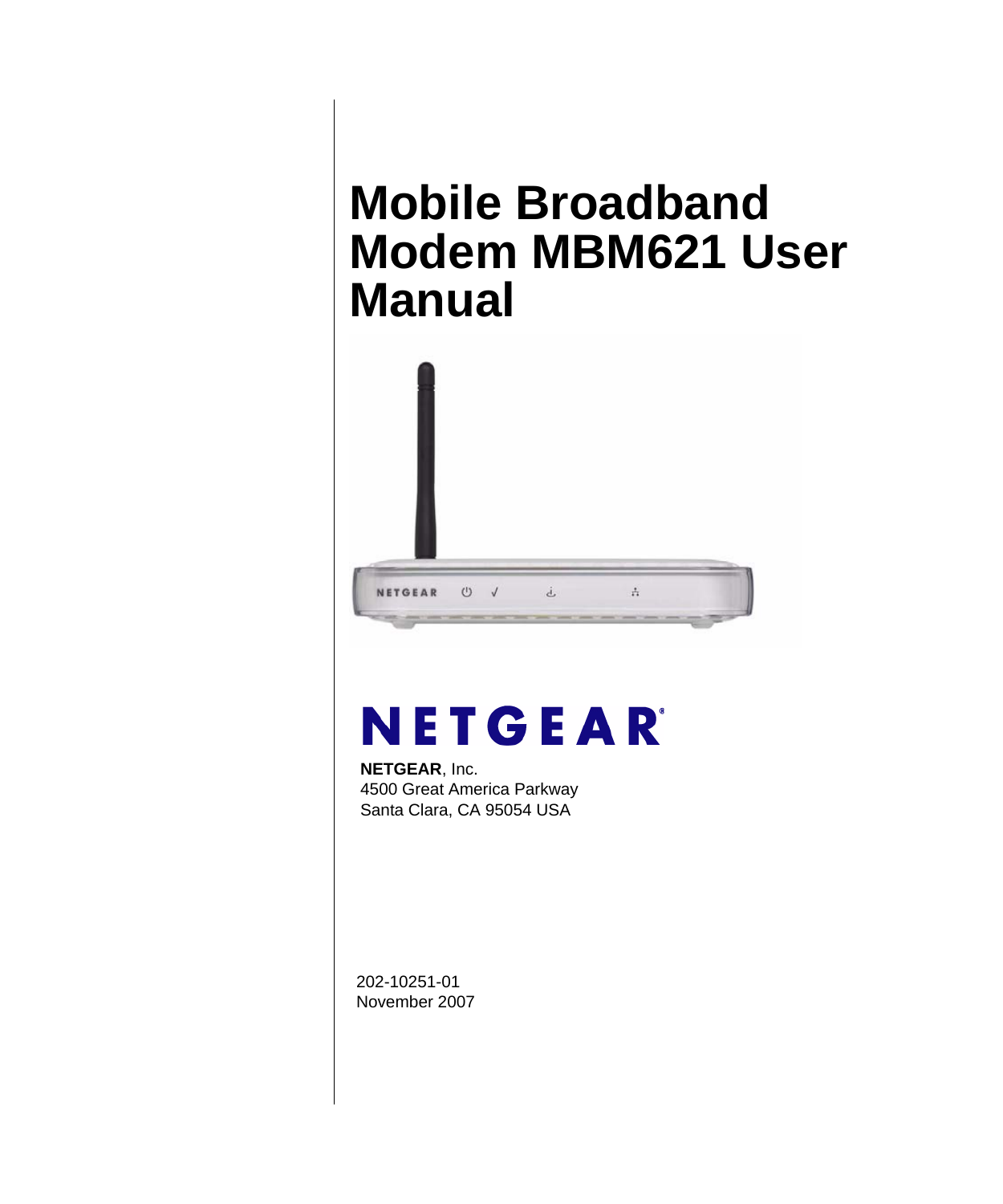© 2007 by NETGEAR, Inc. All rights reserved. FullManual.

#### **Trademarks**

NETGEAR , the NETGEAR logo, and Auto Uplink are trademarks or registered trademarks of NETGEAR, Inc. Microsoft, Windows, and Windows NT are registered trademarks of Microsoft Corporation. Other brand and product names are registered trademarks or trademarks of their respective holders. Portions of this document are copyright Intoto, Inc. November 2007

#### **Statement of Conditions**

In the interest of improving internal design, operational function, and/or reliability, NETGEAR reserves the right to make changes to the products described in this document without notice.

NETGEAR does not assume any liability that may occur due to the use or application of the product(s) or circuit layout(s) described herein.

#### **Certificate of the Manufacturer/Importer**

It is hereby certified that the Mobile Broadband Modem MBM621 has been suppressed in accordance with the conditions set out in the BMPT-AmtsblVfg 243/1991 and Vfg 46/1992. The operation of some equipment (for example, test transmitters) in accordance with the regulations may, however, be subject to certain restrictions. Please refer to the notes in the operating instructions.

The Federal Office for Telecommunications Approvals has been notified of the placing of this equipment on the market and has been granted the right to test the series for compliance with the regulations.

#### **Bestätigung des Herstellers/Importeurs**

Es wird hiermit bestätigt, daß dasMobile Broadband Modem MBM621 gemäß der im BMPT-AmtsblVfg 243/1991 und Vfg 46/1992 aufgeführten Bestimmungen entstört ist. Das vorschriftsmäßige Betreiben einiger Geräte (z.B. Testsender) kann jedoch gewissen Beschränkungen unterliegen. Lesen Sie dazu bitte die Anmerkungen in der Betriebsanleitung.

Das Bundesamt für Zulassungen in der Telekommunikation wurde davon unterrichtet, daß dieses Gerät auf den Markt gebracht wurde und es ist berechtigt, die Serie auf die Erfüllung der Vorschriften hin zu überprüfen.

#### **Voluntary Control Council for Interference (VCCI) Statement**

This equipment is in the Class B category (information equipment to be used in a residential area or an adjacent area thereto) and conforms to the standards set by the Voluntary Control Council for Interference by Data Processing Equipment and Electronic Office Machines aimed at preventing radio interference in such residential areas. When used near a radio or TV receiver, it may become the cause of radio interference. Read instructions for correct handling.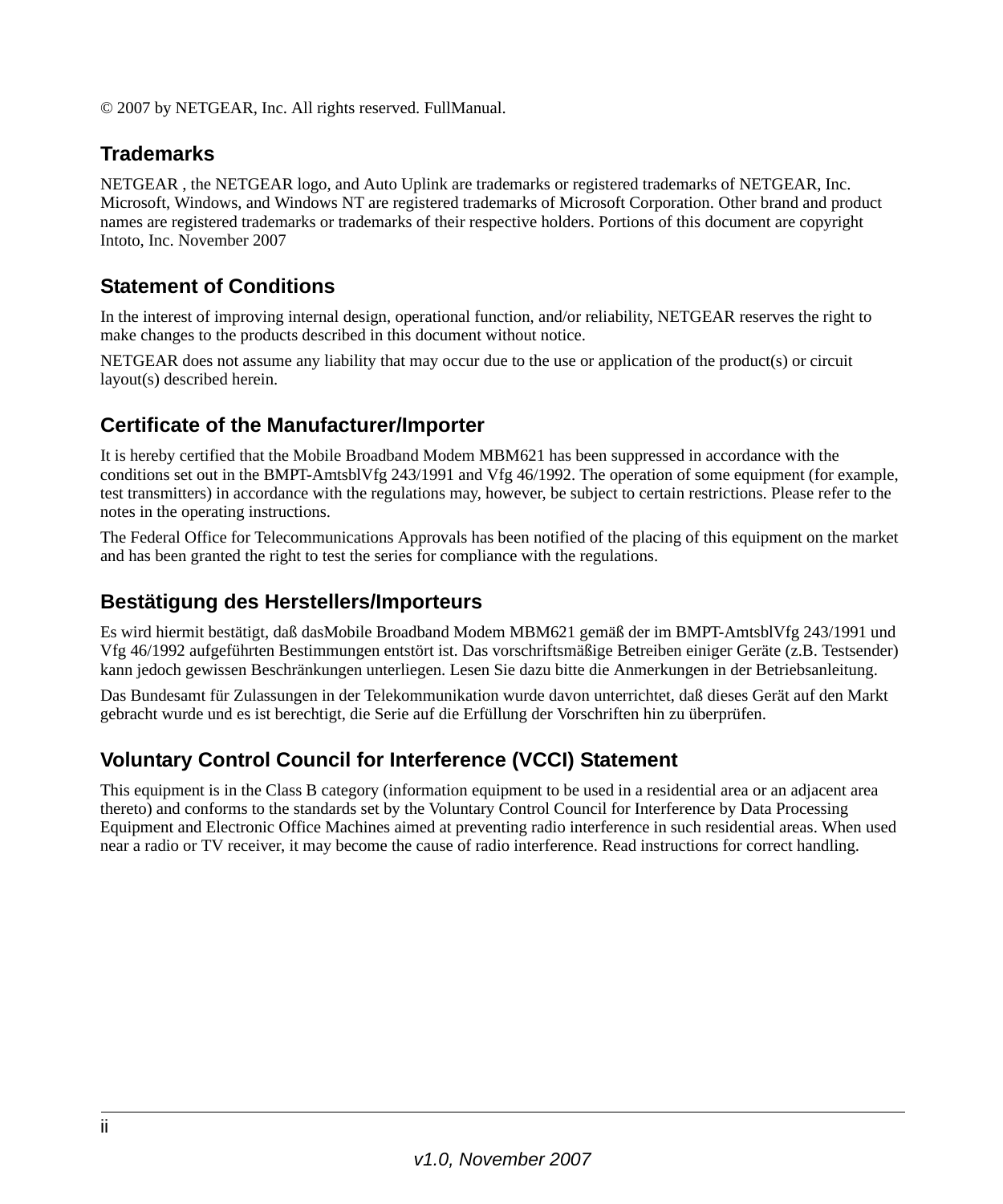#### **Product and Publication Details**

| Model Number:                      | MBM621                        |
|------------------------------------|-------------------------------|
| <b>Publication Date:</b>           | November 2007                 |
| <b>Product Family:</b>             | Modem                         |
| <b>Product Name:</b>               | Mobile Broadband Modem MBM621 |
| <b>Home or Business Product:</b>   | <b>Business</b>               |
| Language:                          | English                       |
| <b>Publication Part Number:</b>    | 202-10251-01                  |
| <b>Publication Version Number:</b> | 1.0                           |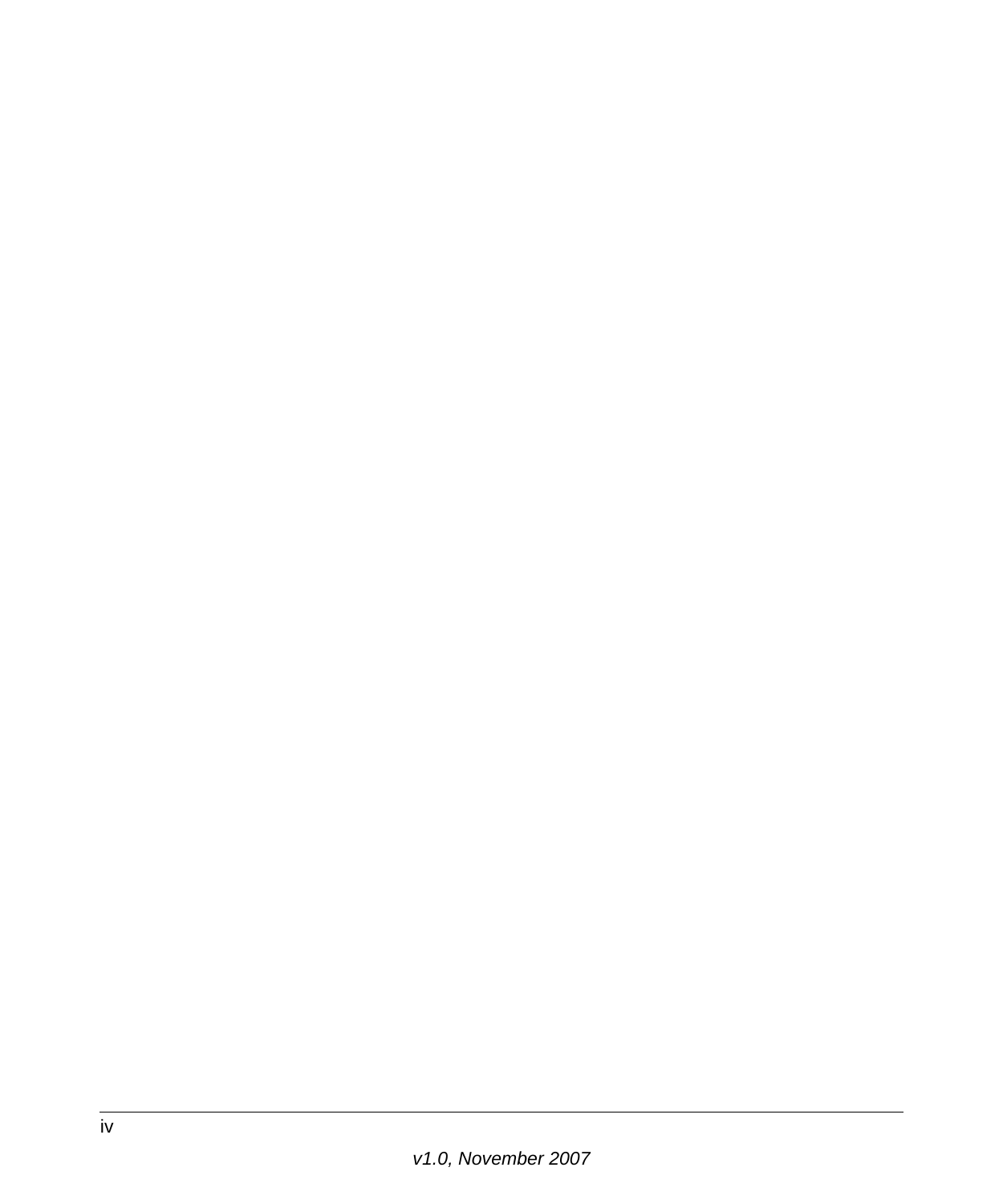## **Contents**

#### **Mobile Broadband Modem MBM621 User Manual**

| <b>About This Manual</b>                  |
|-------------------------------------------|
|                                           |
|                                           |
|                                           |
| <b>Chapter 1 Installation</b>             |
|                                           |
|                                           |
|                                           |
|                                           |
|                                           |
|                                           |
|                                           |
|                                           |
|                                           |
|                                           |
|                                           |
|                                           |
| <b>Chapter 2 Settings and Maintenance</b> |
|                                           |
|                                           |
|                                           |
|                                           |
|                                           |
|                                           |
|                                           |
|                                           |
| <b>Chapter 3 Advanced Settings</b>        |
|                                           |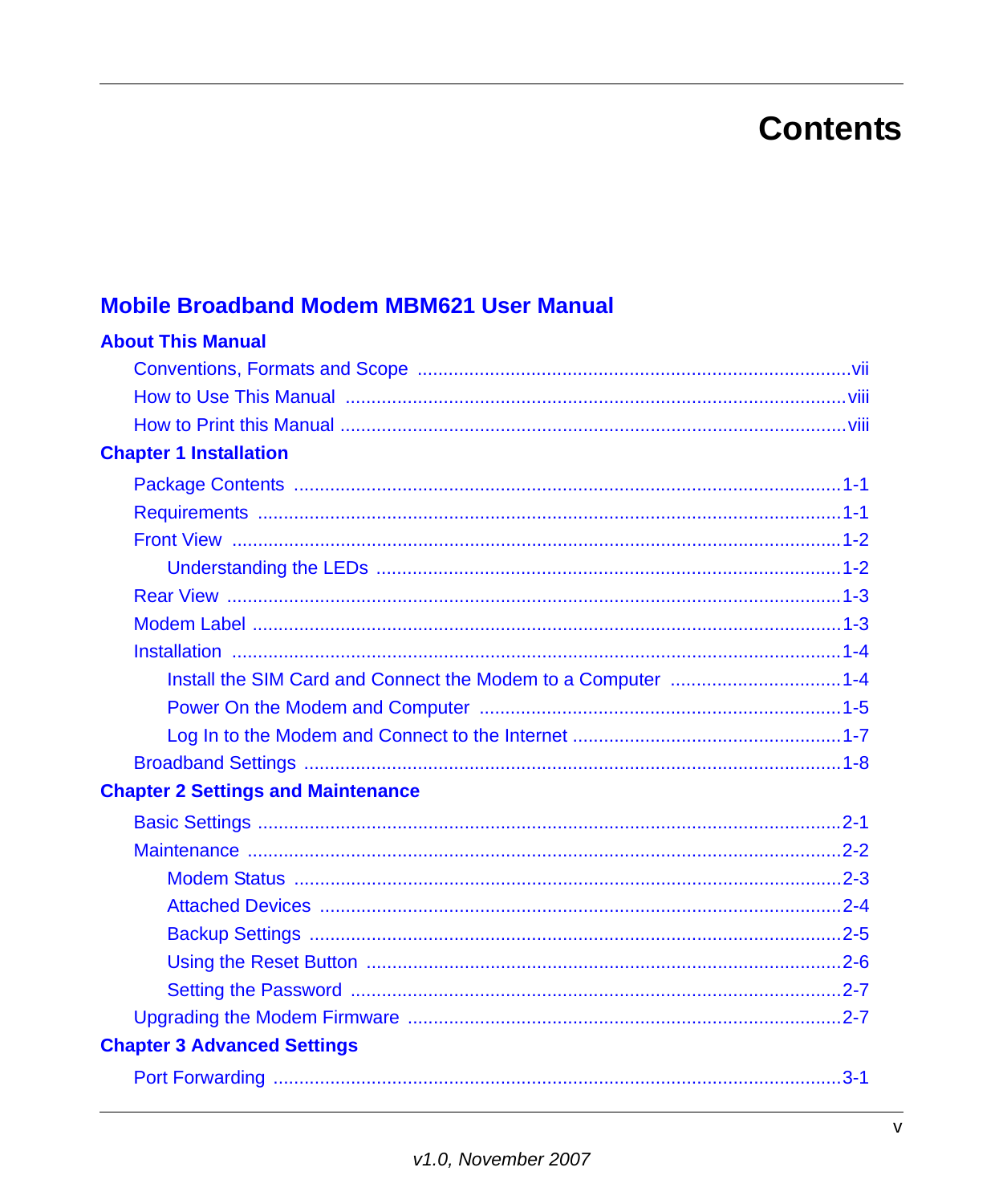| <b>Appendix A</b><br><b>Technical Specifications and Factory Default Settings</b> |  |
|-----------------------------------------------------------------------------------|--|
|                                                                                   |  |
|                                                                                   |  |
| <b>Appendix B</b><br><b>Related Documents</b>                                     |  |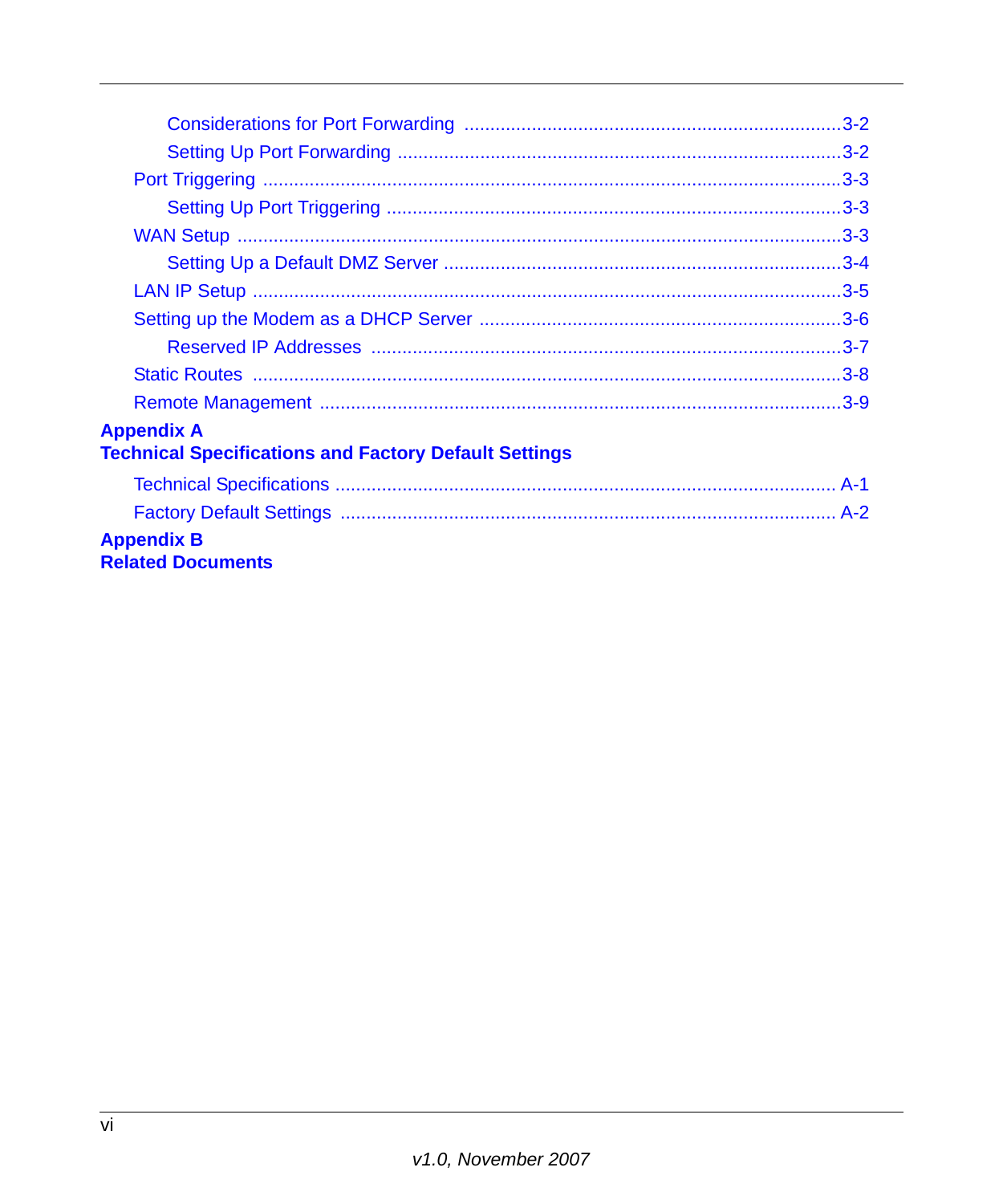# **About This Manual**

<span id="page-6-0"></span>The *NETGEAR® Mobile Broadband Modem MBM621 User Manual* describes how to install, configure and troubleshoot the Mobile Broadband Modem MBM621. The information in this manual is intended for readers with intermediate computer and Internet skills.

### <span id="page-6-1"></span>**Conventions, Formats and Scope**

The conventions, formats, and scope of this manual are described in the following paragraphs:

• **Typographical Conventions.** This manual uses the following typographical conventions:

| <b>Italics</b> | Emphasis, books, CDs, URL names |
|----------------|---------------------------------|
| l Bold         | User input                      |

• **Formats.** This manual uses the following formats to highlight special messages:





**Tip:** This format is used to highlight a procedure that will save time or resources.

• **Scope.** This manual is written for the Mobile Broadband Modem according to these specifications:

| <b>Product Version</b>         | Mobile Broadband Modem MBM621 |
|--------------------------------|-------------------------------|
| <b>Manual Publication Date</b> | l November 2007               |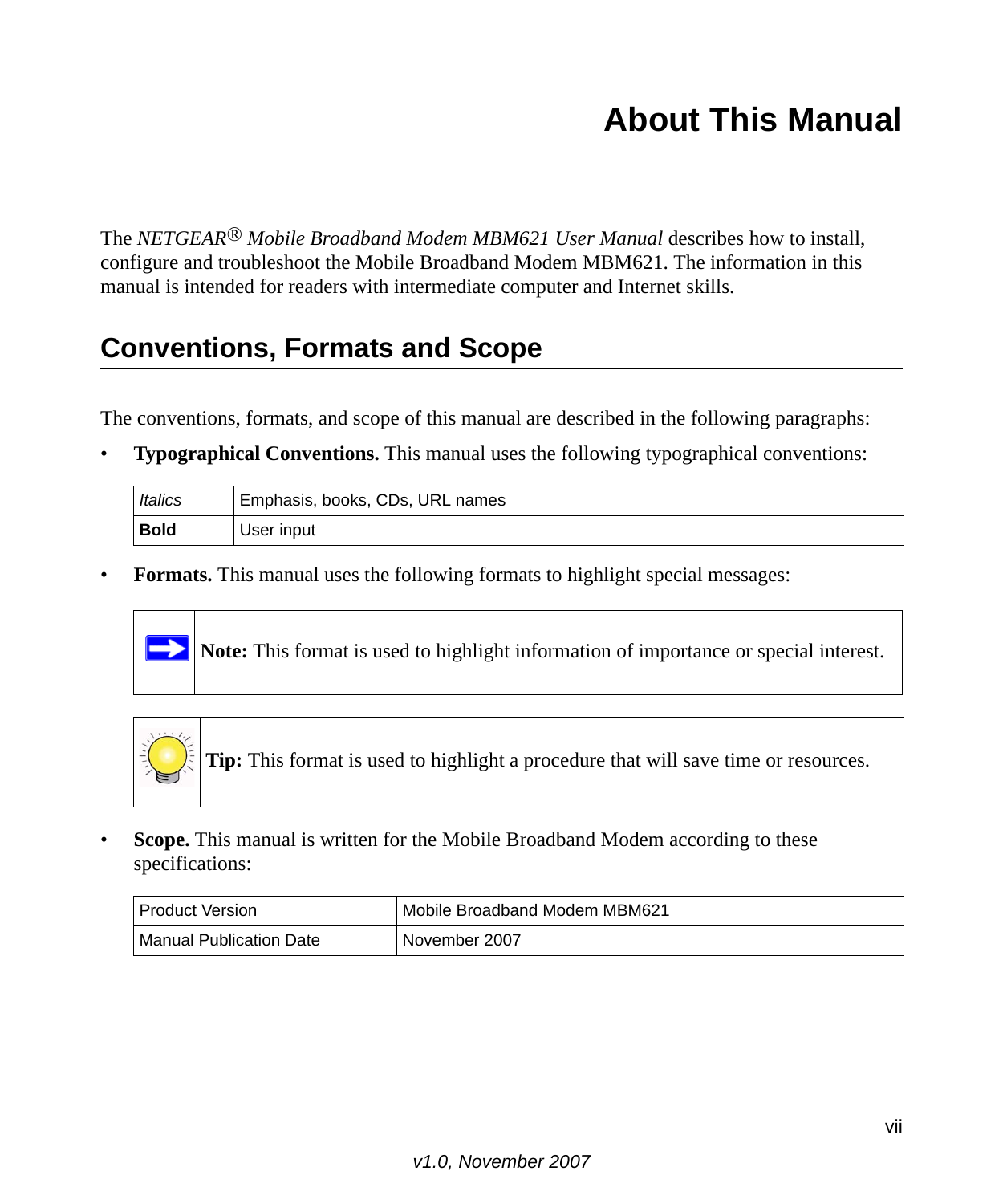For more information about network, Internet, firewall, and VPN technologies, see the links to the NETGEAR website in Appendix [B, "Related Documents".](#page-38-1).



**Note:** Product updates are available on the NETGEAR, Inc. website at *<http://kbserver.netgear.com>*.

### <span id="page-7-0"></span>**How to Use This Manual**

The HTML version of this manual includes the following:

- Buttons,  $\vert$  >  $\vert$  and  $\vert$  <  $\vert$ , for browsing forwards or backwards through the manual one page at a time
- A  $\equiv$  button that displays the table of contents and an  $\equiv$  button. Double-click on a link in the table of contents or index to navigate directly to where the topic is described in the manual.
- A button to access the full NETGEAR, Inc. online knowledge base for the product model.
- Links to PDF versions of the full manual and individual chapters.

### <span id="page-7-1"></span>**How to Print this Manual**

To print this manual you can choose one of the following several options, according to your needs.

• **Printing a Page in the HTML View**.

Each page in the HTML version of the manual is dedicated to a major topic. Use the *Print* button on the browser toolbar to print the page contents.

• **Printing a Chapter**.

Use the *PDF of This Chapter* link at the top left of any page.

- Click the *PDF of This Chapter* link at the top left of any page in the chapter you want to print. The PDF version of the chapter you were viewing opens in a browser window.
- Your computer must have the free Adobe Acrobat reader installed in order to view and print PDF files. The Acrobat reader is available on the Adobe website at *<http://www.adobe.com>*.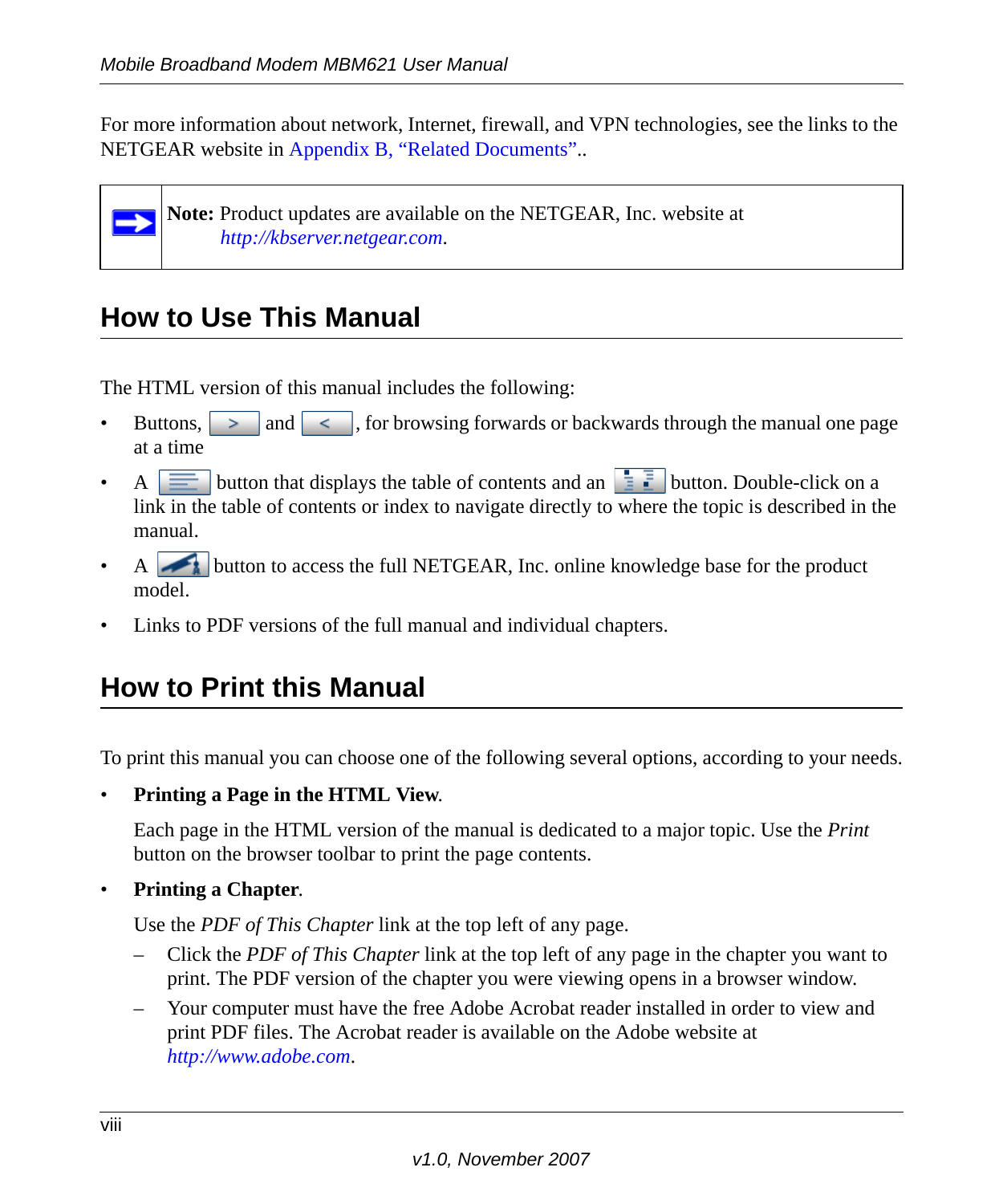– Click the print icon in the upper left of the window.



**Tip:** If your printer supports printing two pages on a single sheet of paper, you can save paper and printer ink by selecting this feature.

#### • **Printing the Full Manual**.

Use the *Complete PDF Manual* link at the top left of any page.

- Click the Complete PDF Manual link at the top left of any page in the manual. The PDF version of the complete manual opens in a browser window.
- Click the print icon in the upper left of the window.



**Tip:** If your printer supports printing two pages on a single sheet of paper, you can save paper and printer ink by selecting this feature.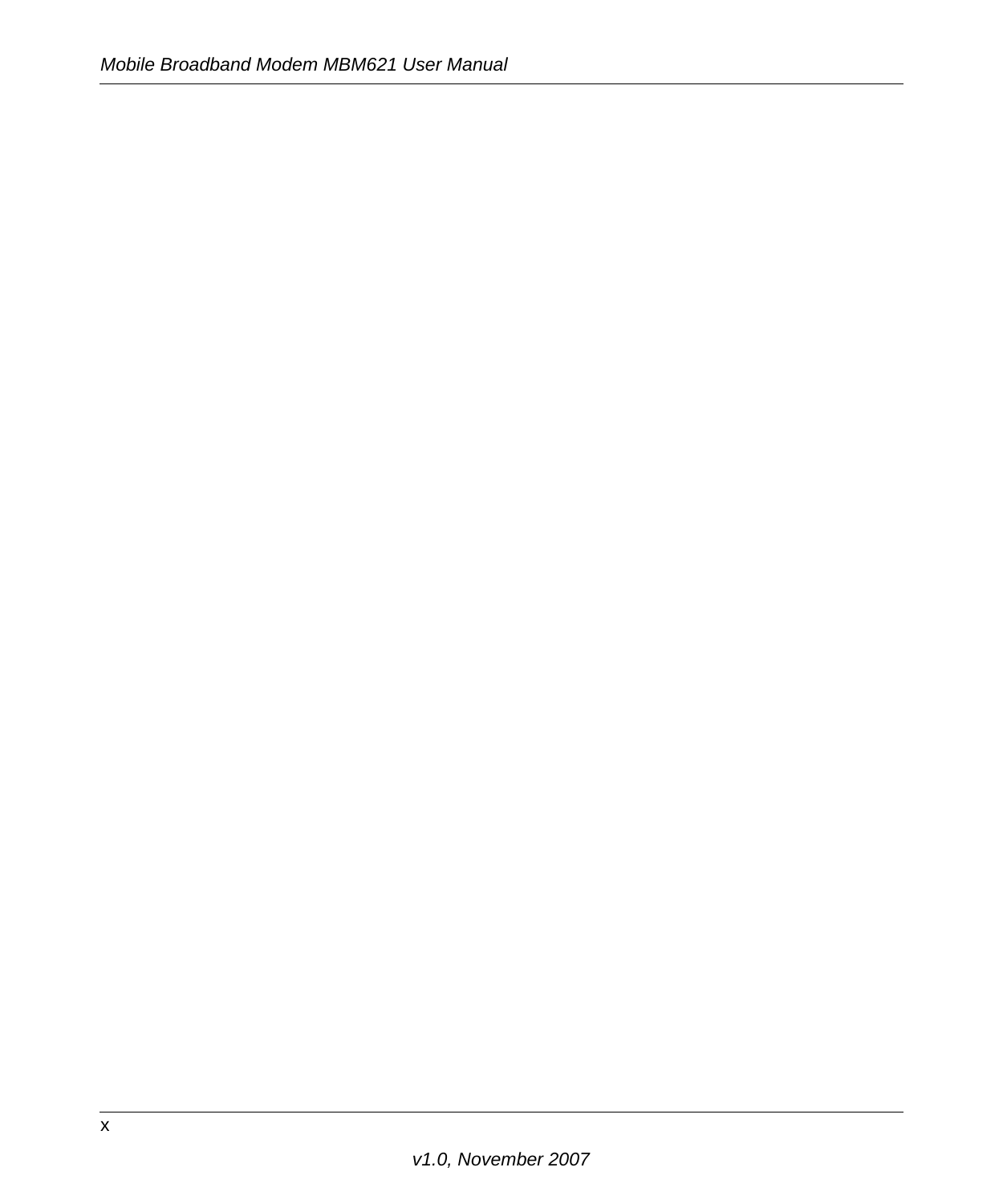# **Chapter 1 Installation**

<span id="page-10-0"></span>The Mobile Broadband Modem MBM621 connects your computer or router to a broadband Interent service.

### <span id="page-10-1"></span>**Package Contents**

The product package should contain the following items:

- Mobile Broadband Modem MBM621
- SIM card slot cover
- AC power adapter (varies by region)
- Category 5 (Cat 5) Ethernet cable
- Two plastic feet that can be used to stand the Mobile Broadband Modem on end
- *Resource CD*
- *Mobile Broadband Modem MBM621 Installation Guide*
- Warranty and Support Information cards

If any of the parts are incorrect, missing, or damaged, contact your NETGEAR dealer. Keep the carton, including the original packing materials, in case you need to return the product for repair.

### <span id="page-10-2"></span>**Requirements**

Before installation, make sure that these requirements are met.

- You must have an account for wireless broadband service, and you must be located in an area with wireless broadband coverage. Check with your Internet Service Provider (ISP) if you are not sure.
- You need an activated SIM card from your ISP.
- You must have a computer with an available Ethernet port to connect to the modem.
- Your computer must be configured with DHCP.
- For installation with a router, first install the modem to work with a computer. Then follow the instructions that came with the router to connect the router to the modem.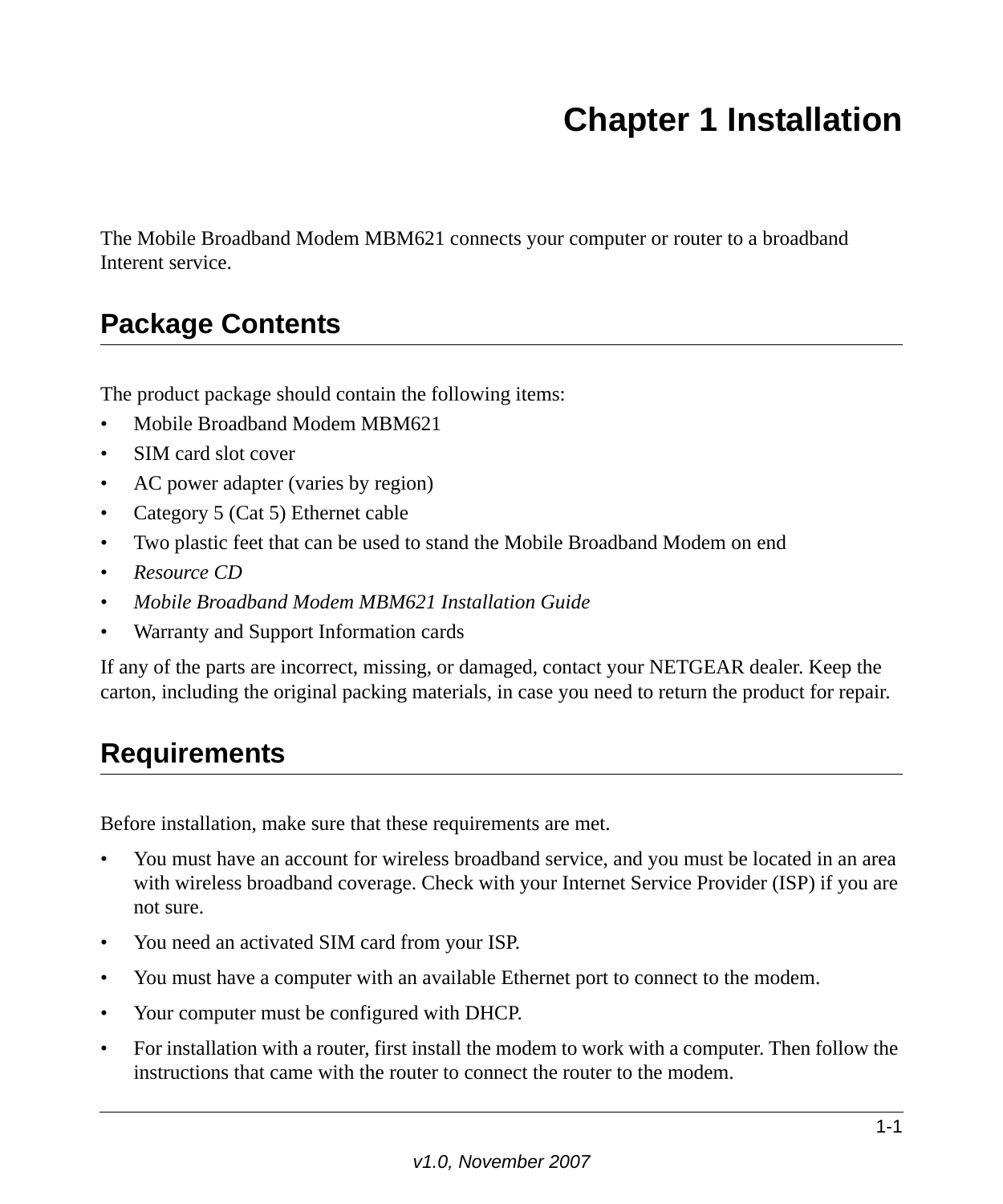### <span id="page-11-0"></span>**Front View**

The front view of the modem is shown below:



**Figure 1-1**

### <span id="page-11-1"></span>**Understanding the LEDs**

The following table explains how to interpret the lights on the front of the modem.

| LED           | Activity                                                                                                                                                                                                                                                                                                                                         |
|---------------|--------------------------------------------------------------------------------------------------------------------------------------------------------------------------------------------------------------------------------------------------------------------------------------------------------------------------------------------------|
| Power         | • Green: The modem is on and operating normally.<br>• Off: Power is not supplied to the modem.                                                                                                                                                                                                                                                   |
| <b>Status</b> | • Amber: Power-on self-test is in progress. If this light remains on it indicates that<br>the test failed.<br>• Off: Normal operation after power-on self-test.                                                                                                                                                                                  |
| Internet      | • Blue: Excellent signal.<br>• Green: Good signal.<br>• Amber: Weak signal.<br>• Blinking: Data is being transmitted or received on the Internet port.<br>• Off: No Internet connection. This can occur if you are outside of the coverage<br>area, if the SIM card is not installed in the modem, or if the SIM card has not been<br>activated. |
| Ethernet      | • Green: The Ethernet port is operating at 100 Mbps.<br>• Amber: The Ethernet port is operating at 10 Mbps.<br>• Blink: Data is being transmitted or received on the Ethernet port.<br>• Off: No device is connected to the Ethernet port.                                                                                                       |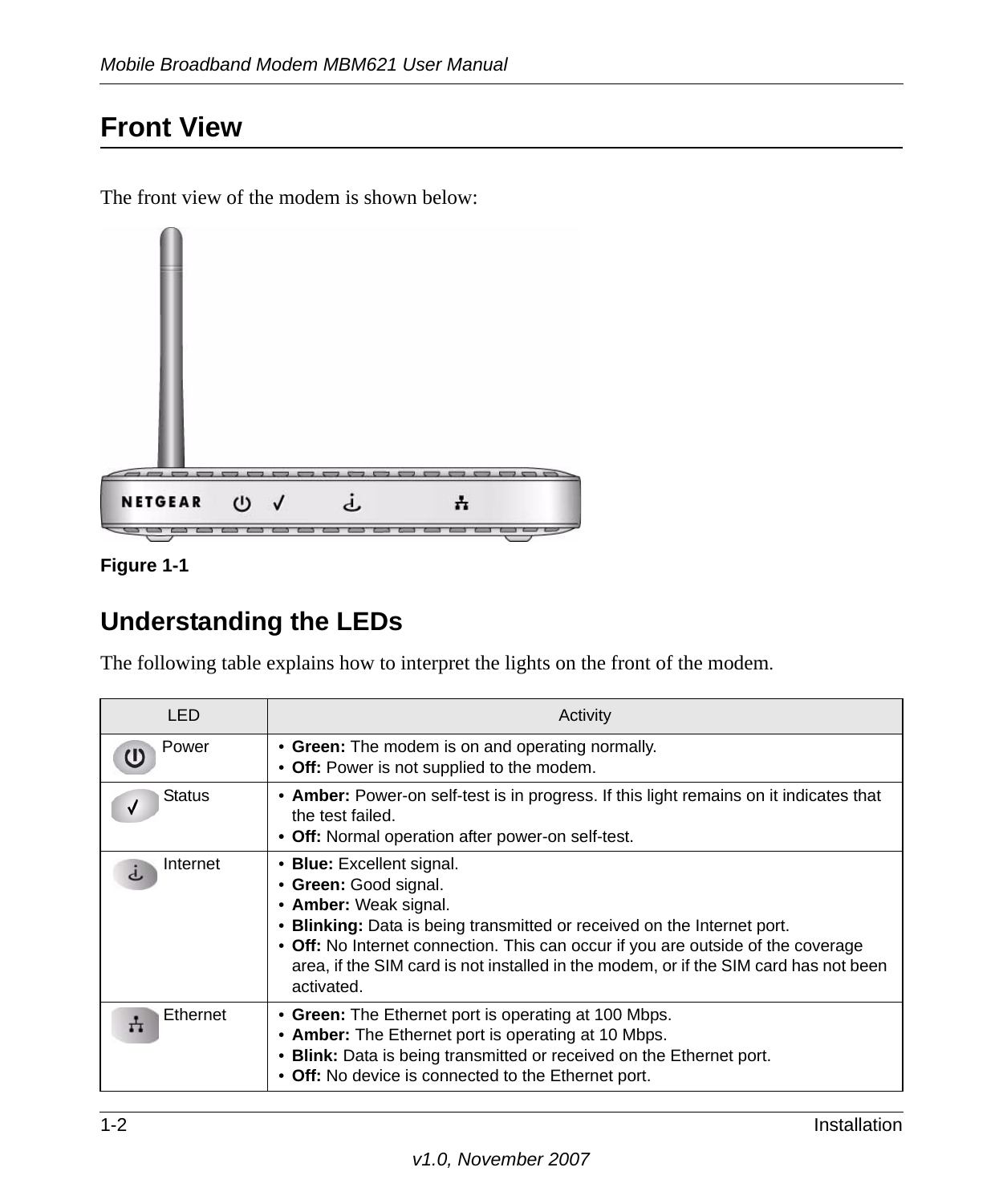### <span id="page-12-0"></span>**Rear View**

The rear panel of the modem has connectors, a slot for the SIM card, and a reset button.



**Figure 1-2**

### <span id="page-12-1"></span>**Modem Label**

The label on the bottom of the modem includes important information such as the MAC address.



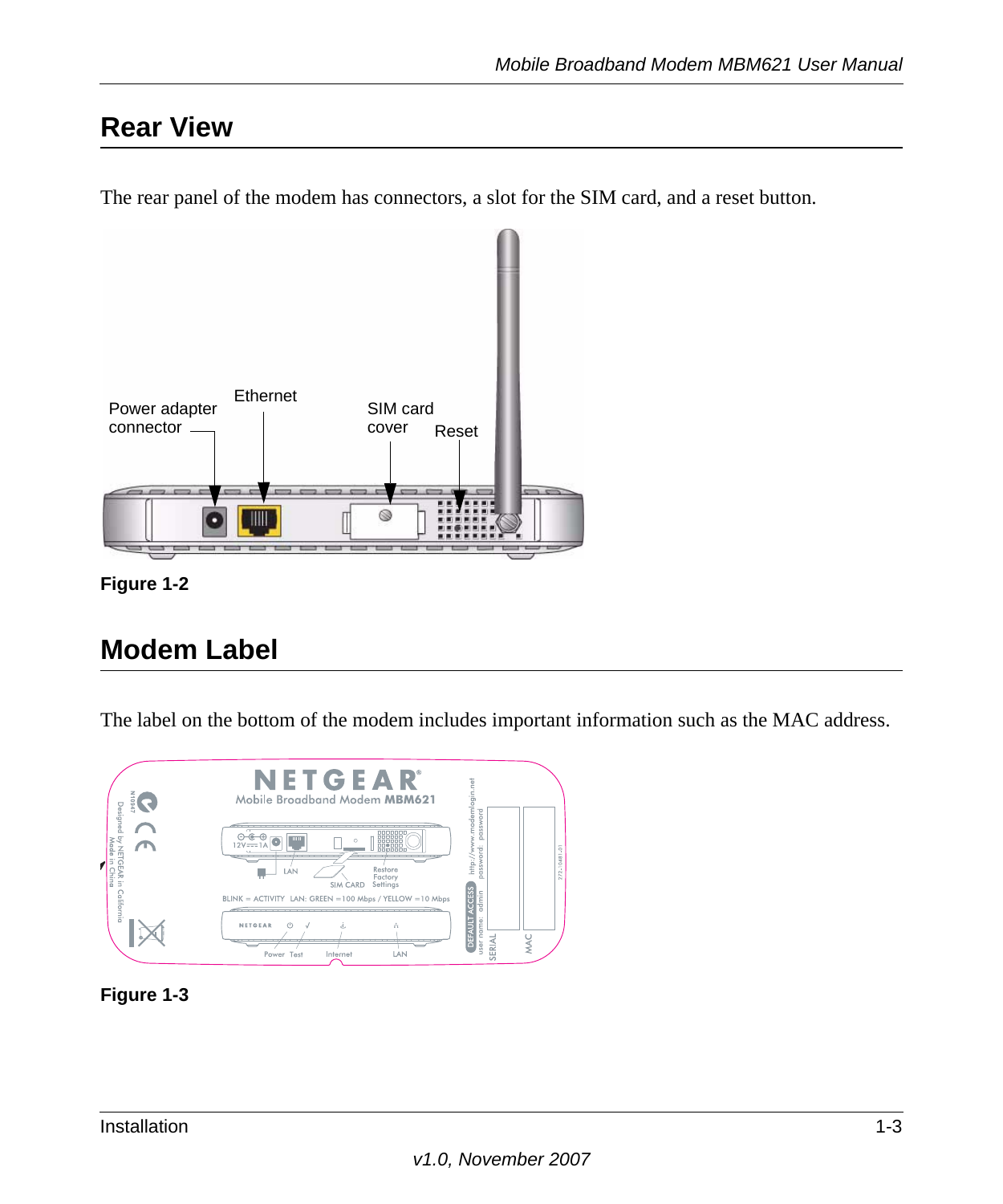### <span id="page-13-0"></span>**Installation**

**Note:** If you will be using a router, first install the modem to work with a computer. Then install the router.

Follow these instructions to install the modem.

### <span id="page-13-1"></span>**Install the SIM Card and Connect the Modem to a Computer**

To connect the Modem:

- 1. Turn off your computer.
- 2. Insert your activated SIM card into the slot on the rear of the modem.
- 3. Attach the cover to protect the SIM card.



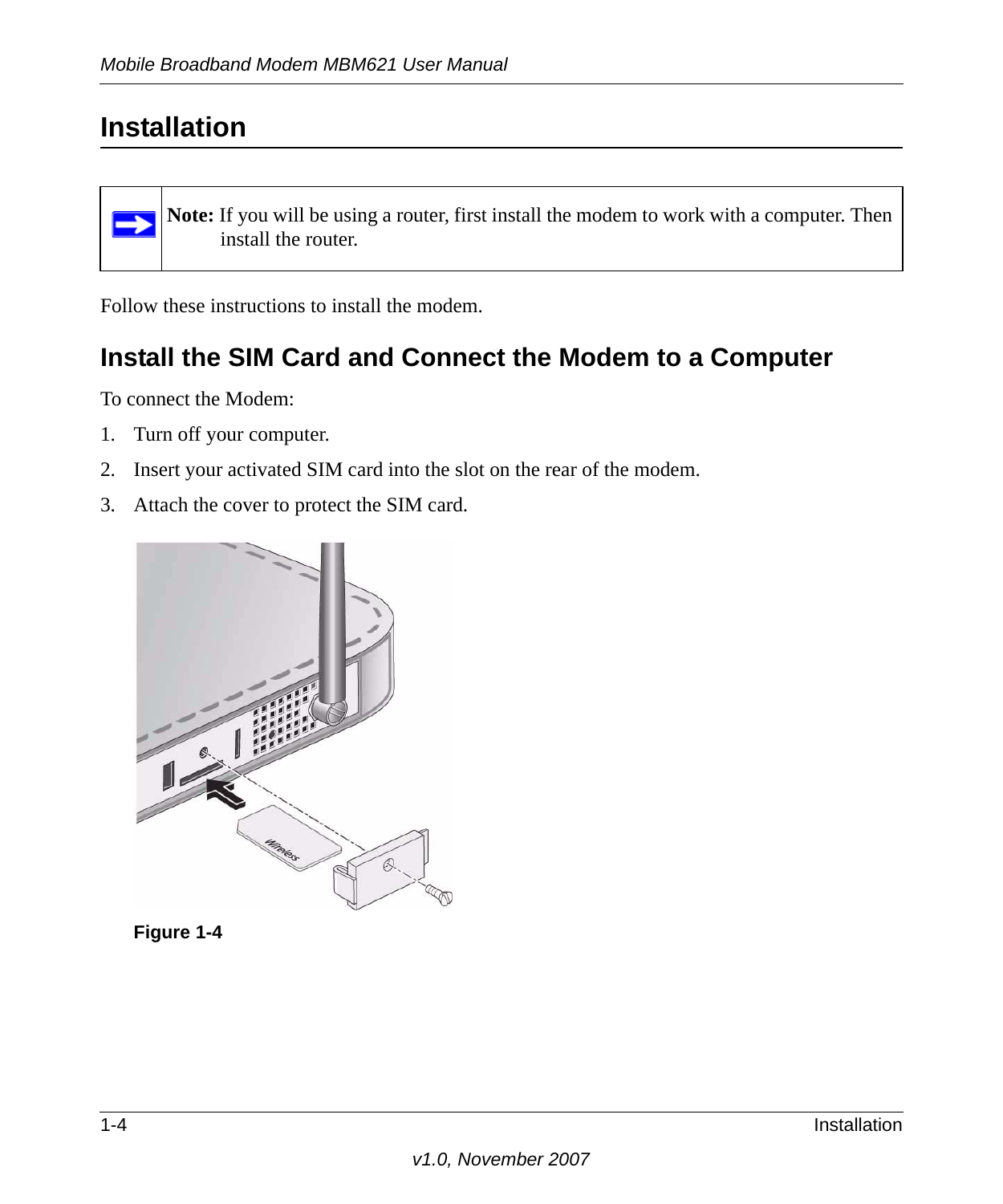4. Connect the Ethernet cable that came with your modem to an Ethernet local area network (LAN) port on your computer. and to the Ethernet port on the modem.





### <span id="page-14-0"></span>**Power On the Modem and Computer**

Follow these steps:

1. Plug in the power adapter to your modem.



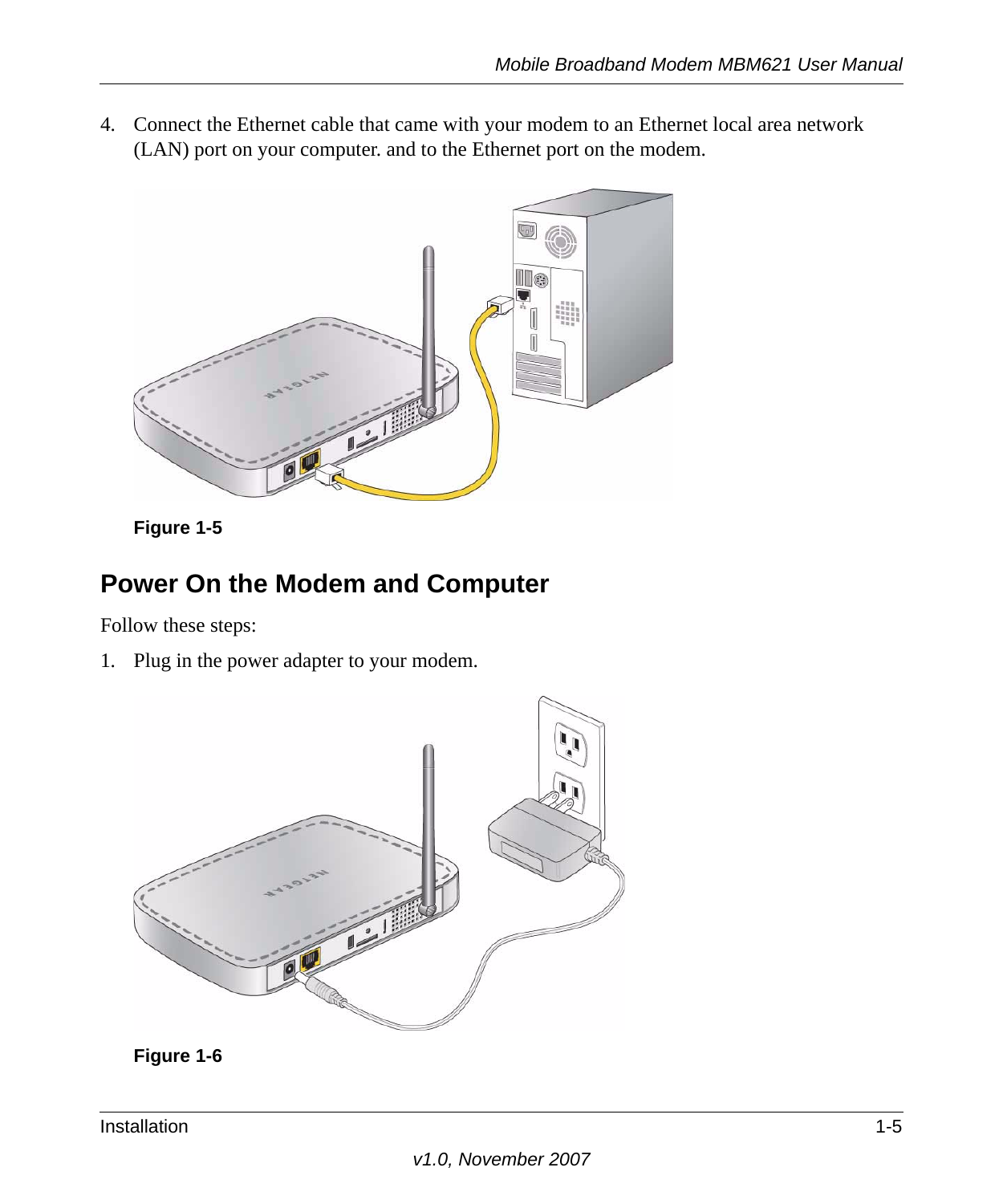- 2. Verify the following:
	- The Power light is lit after applying power to the modem.
	- The Status light comes on briefly and then goes off.
	- The Internet light comes on.

For more information about LEDs, see ["Understanding the LEDs" on page](#page-11-1) 1-2.

3. Attach the feet to the modem, and adjust the antenna so that it is pointed up at a 90 degree angle for best performance.





4. Turn on your computer, let the operating system boot up, and log in as needed.

The  $\vec{\tau}$  Ethernet (LAN) light on the modem lights up.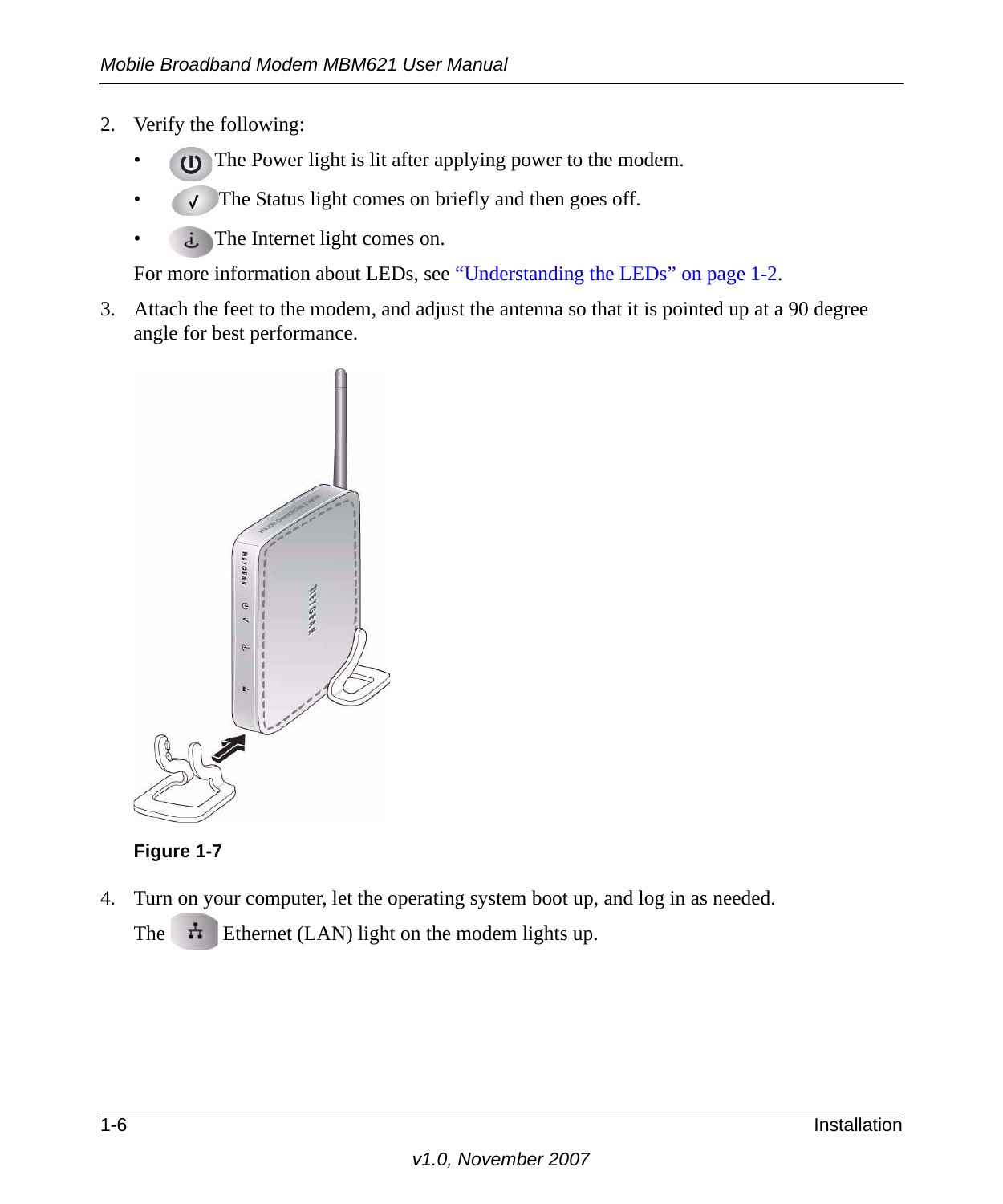### <span id="page-16-0"></span>**Log In to the Modem and Connect to the Internet**



**Note:** Your computer must be configured for DHCP. For more information about this topic, see the link to the online document, ["Preparing a Computer for Network](#page-38-2)  [Access" in Appendix](#page-38-2) B.

1. Turn on your computer, let the operating system boot up completely, and log in as needed.

The Ethernet light on the modem lights up.

- 2. On your computer, open an Internet browser.
- 3. Connect to the modem by typing **http://modemlogin.net** or the IP address on the label at the bottom of the modem in the address field of your browser.

A login window opens:

| <b>MBM621</b> |                      |
|---------------|----------------------|
| User name:    | 23 admin             |
| Password:     |                      |
|               | Remember my password |
|               | Cancel<br>OK         |

**Figure 1-8**

4. Enter **admin** for the user name and **password** for the password, both in lower case letters.

The Broadband Settings screen opens.

- If your modem is programmed by your ISP with broadband settings, the settings are displayed on this screen. Click Connect and the modem connects to the Internet.
- If your modem is not programmed then you must enter the settings, click **Apply** to save your settings, and then click **Connect**. See the following section, ["Broadband Settings".](#page-17-0)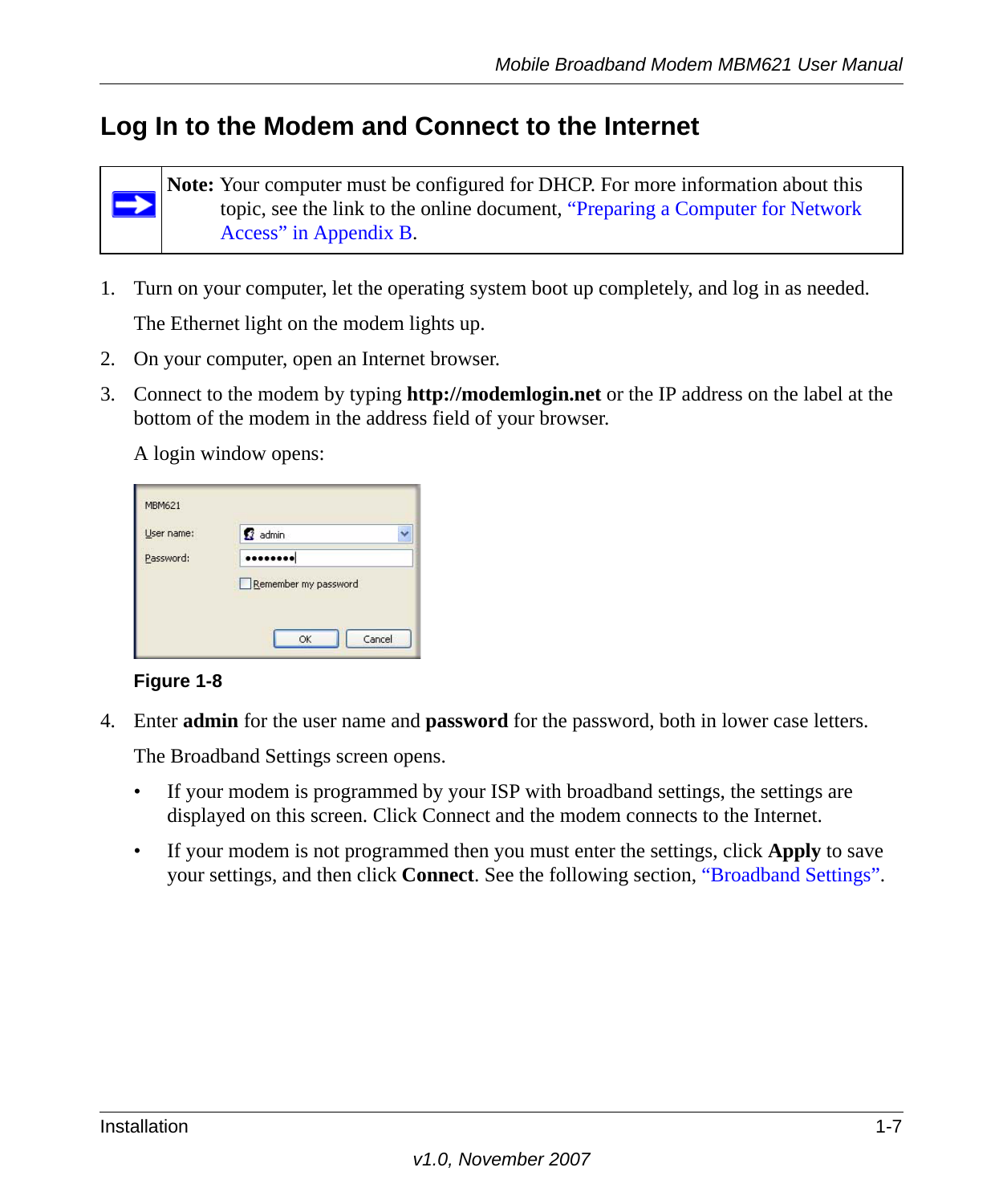### <span id="page-17-0"></span>**Broadband Settings**

The Broadband Settings screen is shown below:

| IP |  |
|----|--|
|    |  |

#### **Figure 1-9**

In order for the modem to connect to the Internet, the Broadband settings must be entered correctly. The settings are explained below:

- **User Name.** The user name for the broadband Internet service account. This is not admin, which is the modem user name.
- **Password.** The password for the broadband Internet service account.
- **PIN Code.** The PIN code for the SIM card.
- **APN.** The ISP network name.
- **PDP Type.** Type of packet data protocol.
- **Connection check boxes.** These settings determine whether or not the modem connects at startup or reconnects when an Internet connection is lost.

If you are not sure what to enter for these settings, contact your ISP.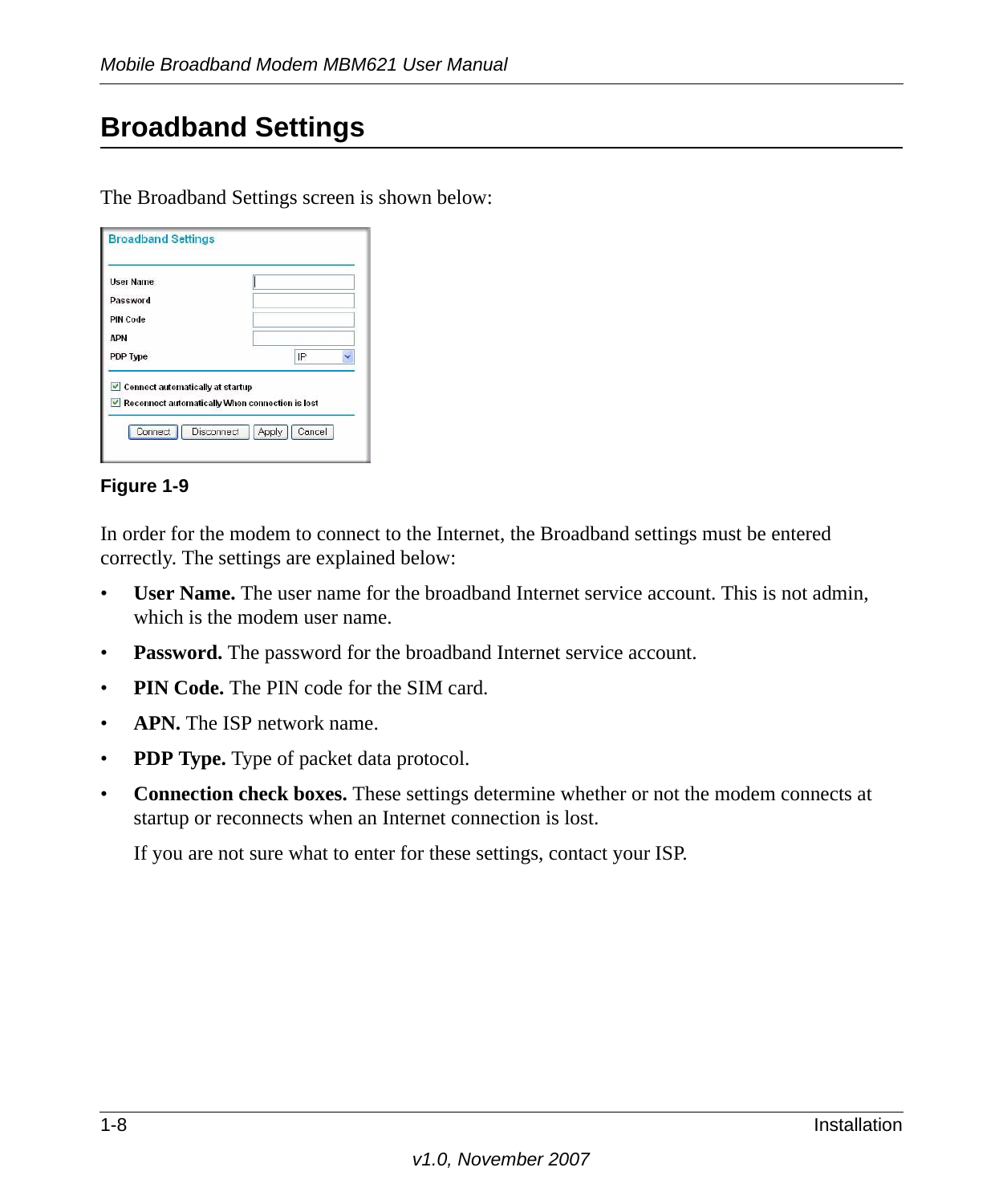## **Chapter 2 Settings and Maintenance**

### <span id="page-18-1"></span><span id="page-18-0"></span>**Basic Settings**

You can use the Basic Settings screen to view or change your Internet IP address settings, your domain name server (DNS) address, and MAC address.

- 1. Log in to the modem at its default LAN address of **http://modemlogin.net** with its default user name of **admin**, and default password of **password**, or using whatever user name, password, and LAN address you have chosen for the modem.
- 2. On the main menu, select Basic Settings:

| <b>Internet IP Address</b>       |                        |                      |                                       |                       |
|----------------------------------|------------------------|----------------------|---------------------------------------|-----------------------|
| ● Get Dynamically From ISP       |                        |                      |                                       |                       |
| Use Static IP Address            |                        |                      |                                       |                       |
| IP Address                       | 0                      | $\cdot$ <sup>0</sup> | $\cdot$ 0                             | $\cdot$ <sub>10</sub> |
| Domain Name Server (DNS) Address |                        |                      |                                       |                       |
| ● Get Automatically From ISP     |                        |                      |                                       |                       |
| Use These DNS Servers            |                        |                      |                                       |                       |
| Primary DNS                      | α                      | ن ان                 | $\cdot$ <sup><math>\circ</math></sup> | $\cdot$ <sub>10</sub> |
| Secondary DNS                    |                        |                      | ï                                     |                       |
| <b>Router MAC Address</b>        |                        |                      |                                       |                       |
| Use Default Address              |                        |                      |                                       |                       |
| O Use Computer MAC Address       |                        |                      |                                       |                       |
|                                  | O Use This MAC Address |                      |                                       | 00:90:96:12:33:55     |



The Basic Settings are explained below in the following table.

| <b>Setting</b>      | <b>Description</b>                                                                                                                                                                                                                                                                                                                     |
|---------------------|----------------------------------------------------------------------------------------------------------------------------------------------------------------------------------------------------------------------------------------------------------------------------------------------------------------------------------------|
| Internet IP Address | • Get Dynamically from ISP. Your ISP uses DHCP to assign your IP<br>address. Your ISP automatically assigns these addresses.<br>• Use Static IP Address. Enter the IP address that your ISP assigned. Also<br>enter the IP subnet mask and the gateway IP address. The gateway is the<br>ISP's modem to which your modem will connect. |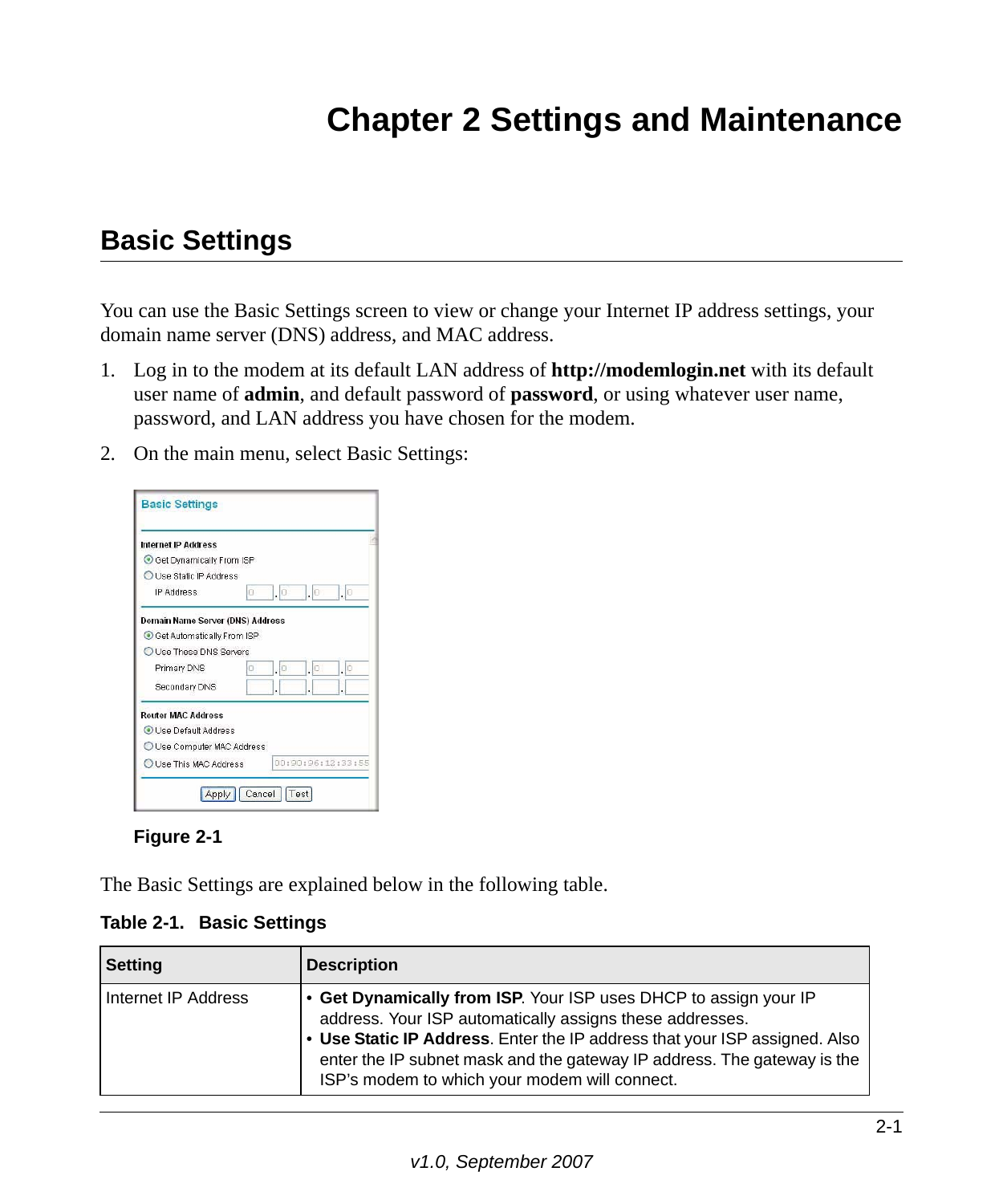| <b>Setting</b>                      | <b>Description</b>                                                                                                                                                                                                                                                                                                                                                                                                                                                                                                                                                                                                                                                                                                        |
|-------------------------------------|---------------------------------------------------------------------------------------------------------------------------------------------------------------------------------------------------------------------------------------------------------------------------------------------------------------------------------------------------------------------------------------------------------------------------------------------------------------------------------------------------------------------------------------------------------------------------------------------------------------------------------------------------------------------------------------------------------------------------|
| Domain Name Server<br>(DNS) Address | The DNS server is used to look up site addresses based on their names.<br>• Get Automatically from ISP. Your ISP uses DHCP to assign your DNS<br>servers. Your ISP automatically assigns this address.<br>• Use These DNS Servers. If you know that your ISP does not<br>automatically transmit DNS addresses to the modem during login, select<br>this option, and enter the IP address of your ISP's primary DNS server. If a<br>secondary DNS server address is available, enter it also.                                                                                                                                                                                                                              |
| Router MAC Address                  | The Ethernet MAC address that will be used by the modem on the Internet<br>port. Some ISPs register the Ethernet MAC address of the network interface<br>card in your computer when your account is first opened. They will then<br>accept traffic only from the MAC address of that computer. This feature<br>allows your modem to masquerade as that computer by "cloning" its MAC<br>address.<br>• Use Default Address. Use the default MAC address.<br>• Use Computer MAC Address. The modem will capture and use the MAC<br>address of the computer that you are now using. You must be using the<br>one computer that is allowed by the ISP.<br>. Use This MAC Address. Enter the MAC address that you want to use. |

#### **Table 2-1. Basic Settings (continued)**

### <span id="page-19-0"></span>**Maintenance**

The selections available on the Maintenance menu are Modem Status, Attached Devices, Backup Settings, Set Password, and Modem Upgrade.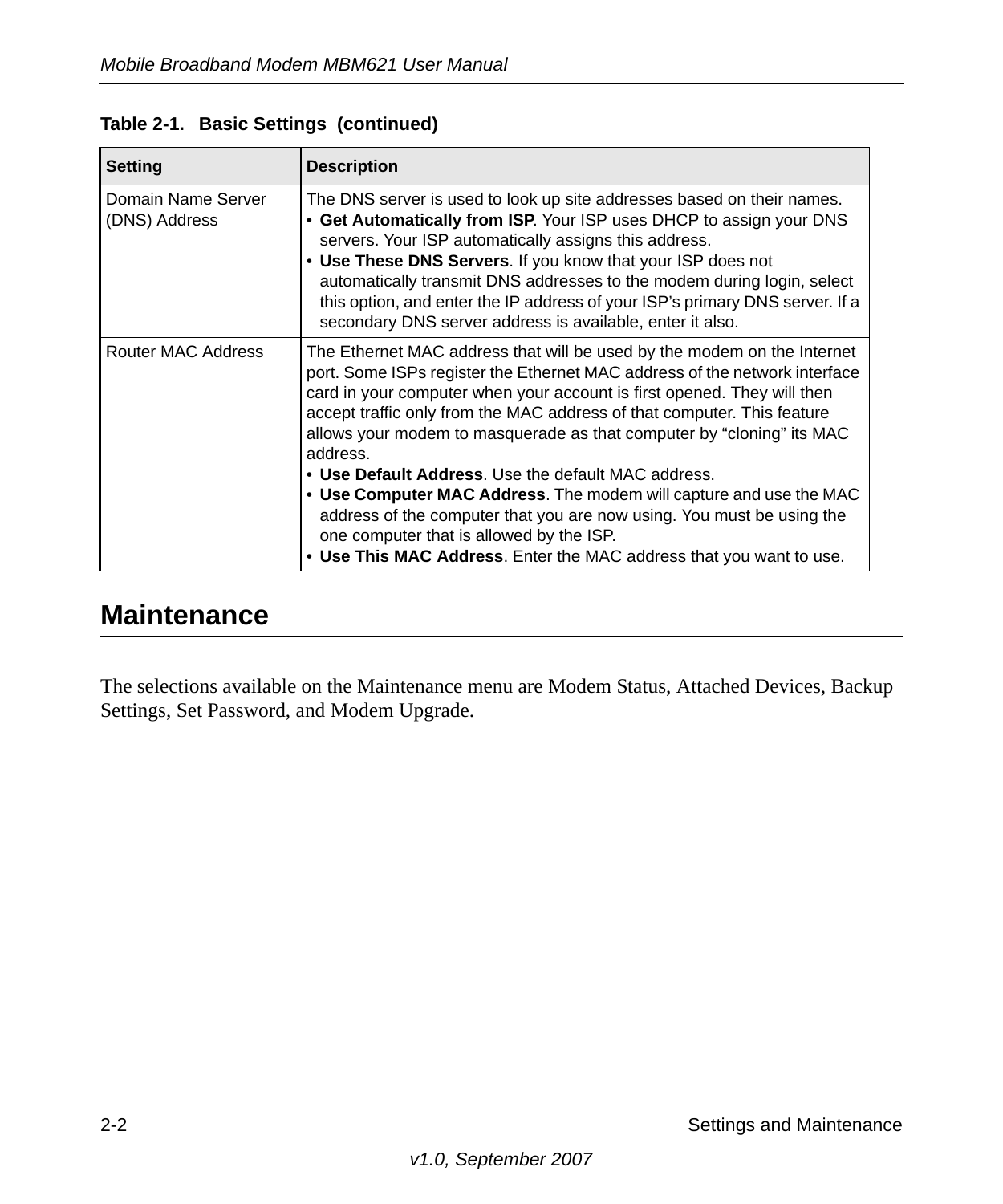### <span id="page-20-0"></span>**Modem Status**

Use the Modem Status screen to view the settings and statistics for the Mobile Broadband Modem.

| <b>Firmware Version</b>     | V1.0.0RC1 1.0.1NA                   |
|-----------------------------|-------------------------------------|
| <b>HSDPA</b>                |                                     |
| <b>Modem Identity</b>       | Expedite EU730 (HW REV [0:44])      |
| Modem SW version            | 15.8-15.8-14 [2006-04-10 11:32:52]  |
| <b>Modem driver version</b> | 1.0.4                               |
| <b>IMSI</b>                 | 310410109312151                     |
| <b>IMEI</b>                 | 010803000799895                     |
| Operator                    | not connected                       |
| <b>Network mode</b>         | not connected                       |
| <b>WAN Port</b>             |                                     |
| <b>Connection Status</b>    | connecting                          |
| <b>IP Address</b>           | 0.0.0.0                             |
| <b>WAN protocol</b>         | PPP                                 |
| <b>IP Subnet Mask</b>       | 0.0.0.0                             |
| <b>Gateway Ip Address</b>   | 0.0.0.0                             |
| Domain Name Server          | 0.0.0.0                             |
|                             | <b>Connection Status</b><br>Refresh |
| <b>LAN Port</b>             |                                     |
| <b>MAC Address</b>          | 00:90:96:12:33:55                   |
| <b>IP Address</b>           | 192.168.2.1                         |
| <b>DHCP</b>                 | ON                                  |
| <b>IP Subnet Mask</b>       | 255 255 255 0                       |

#### **Figure 2-2**

The Modem Status screen fields are explained in the following table.

#### **Table 2-2. Modem Status Screen**

|                         | <b>Settings and Statistics</b> | Description                                                                                   |
|-------------------------|--------------------------------|-----------------------------------------------------------------------------------------------|
| <b>Firmware Version</b> |                                | The firmware version of the modem. If you upgrade the<br>firmware this will change.           |
| <b>HSDPA</b>            | Modem Identity                 | The type of wireless module used.                                                             |
|                         | Modem SW Version               | The software version of the modem.                                                            |
|                         | Modem Driver Version           | The driver version for the wireless module.                                                   |
|                         | <b>IMSI</b>                    | International Mobile Subscriber Identity. This is retrieved from<br>the SIM card.             |
|                         | <b>IMEI</b>                    | International Mobile Equipment Identity. This is the unique<br>number assigned to this modem. |
|                         | Operator                       | The network operator that the modem is currently connected to.                                |
|                         | Network Mode                   | The type of service the modem is currently connected to.                                      |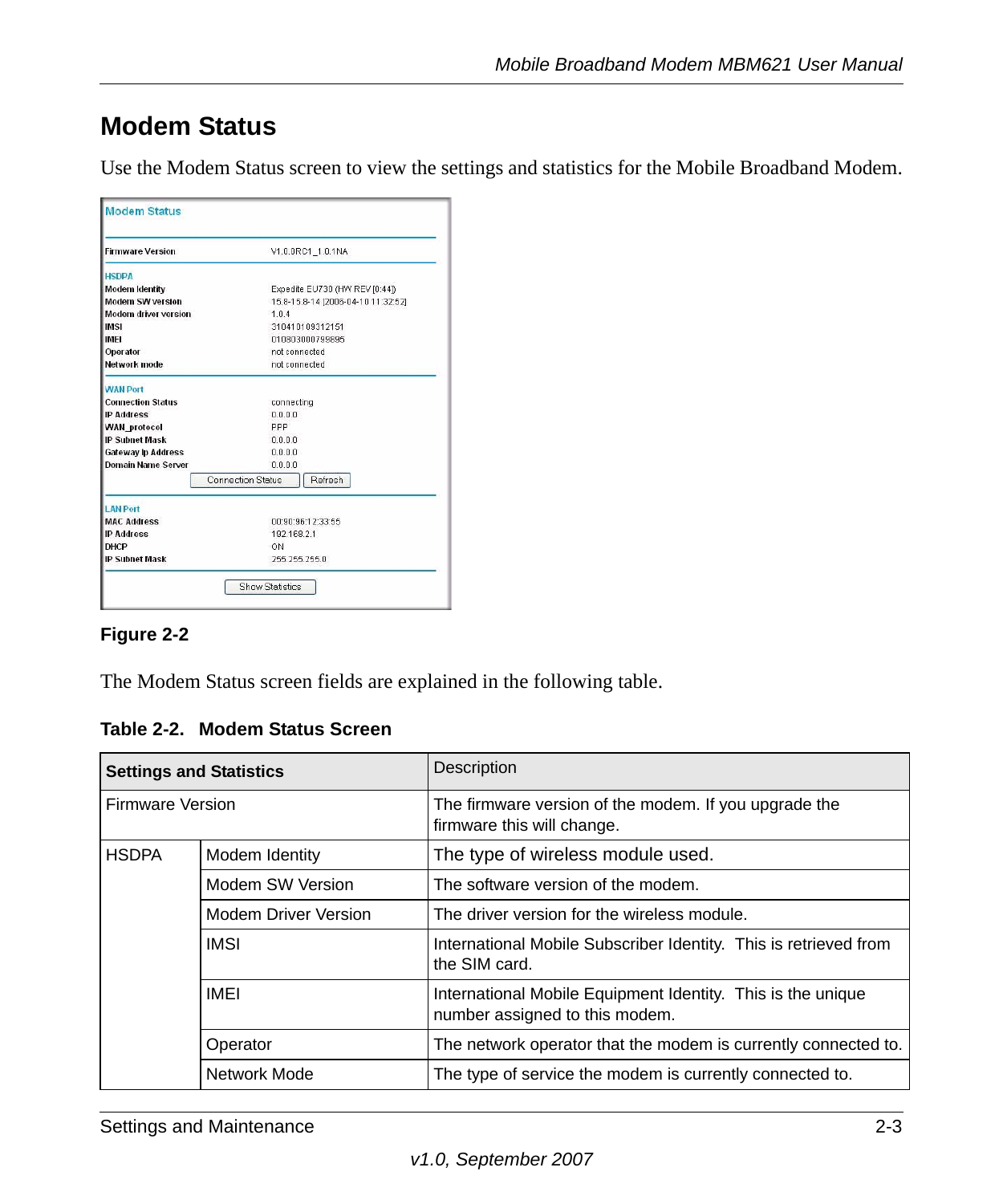| <b>Settings and Statistics</b> |                                              | Description                                                                                                                                 |
|--------------------------------|----------------------------------------------|---------------------------------------------------------------------------------------------------------------------------------------------|
| WAN Port                       | <b>Connection Status</b>                     | The status of the Internet connection.                                                                                                      |
|                                | <b>IP Address</b>                            | The IP address of your modem, as seen from the Internet. If the<br>modem is not connected to the Internet, this will be blank or<br>0.0.0.0 |
|                                | <b>WAN Protocol</b>                          | The current connection protocol being used.                                                                                                 |
|                                | <b>IP Subnet Mask</b>                        | The subnet mask associated with the Internet IP address<br>Domain Name Server.                                                              |
|                                | Gateway IP Address                           | This must be a router on the same LAN segment as your<br>modem.                                                                             |
|                                | Domain Name Server (DNS)                     | The DNS server IP addresses used by the modem. These<br>addresses are usually obtained dynamically from the ISP.                            |
|                                | <b>Connection Status and Refresh buttons</b> |                                                                                                                                             |
| LAN Port                       | <b>MAC Address</b>                           | The MAC address of the modem as seen from the LAN.                                                                                          |
|                                | <b>IP Address</b>                            | The LAN IP address of the modem.                                                                                                            |
|                                | <b>DHCP</b>                                  | Indicates if the modem is acting as a DHCP server for devices<br>on your LAN.                                                               |
|                                | <b>IP Subnet Mask</b>                        | The subnet mask associated with the                                                                                                         |
| <b>Show Statistics button</b>  |                                              |                                                                                                                                             |

#### **Table 2-2. Modem Status Screen (continued)**

### <span id="page-21-0"></span>**Attached Devices**

View a list of devices attached to the Mobile Broadband Modem.

| Information Retain Interval(in Seconds) |                                           |                                            |   |     | 60         |
|-----------------------------------------|-------------------------------------------|--------------------------------------------|---|-----|------------|
| # IP Address Device Name                | <b>MAC Address</b>                        | <b>Tx Bytes Rx Bytes Duration Attached</b> |   |     |            |
|                                         | 1192.168.0.2LOANER-T30-400.09:6B:02:18:DD | 0                                          | 0 | 518 | <b>YES</b> |

#### **Figure 2-3**

For each device, the table shows the IP address, device name if available, and the Ethernet MAC address. Note that if the modem is rebooted, the table data is lost until the modem rediscovers the devices. To force the modem to look for attached devices, click Refresh.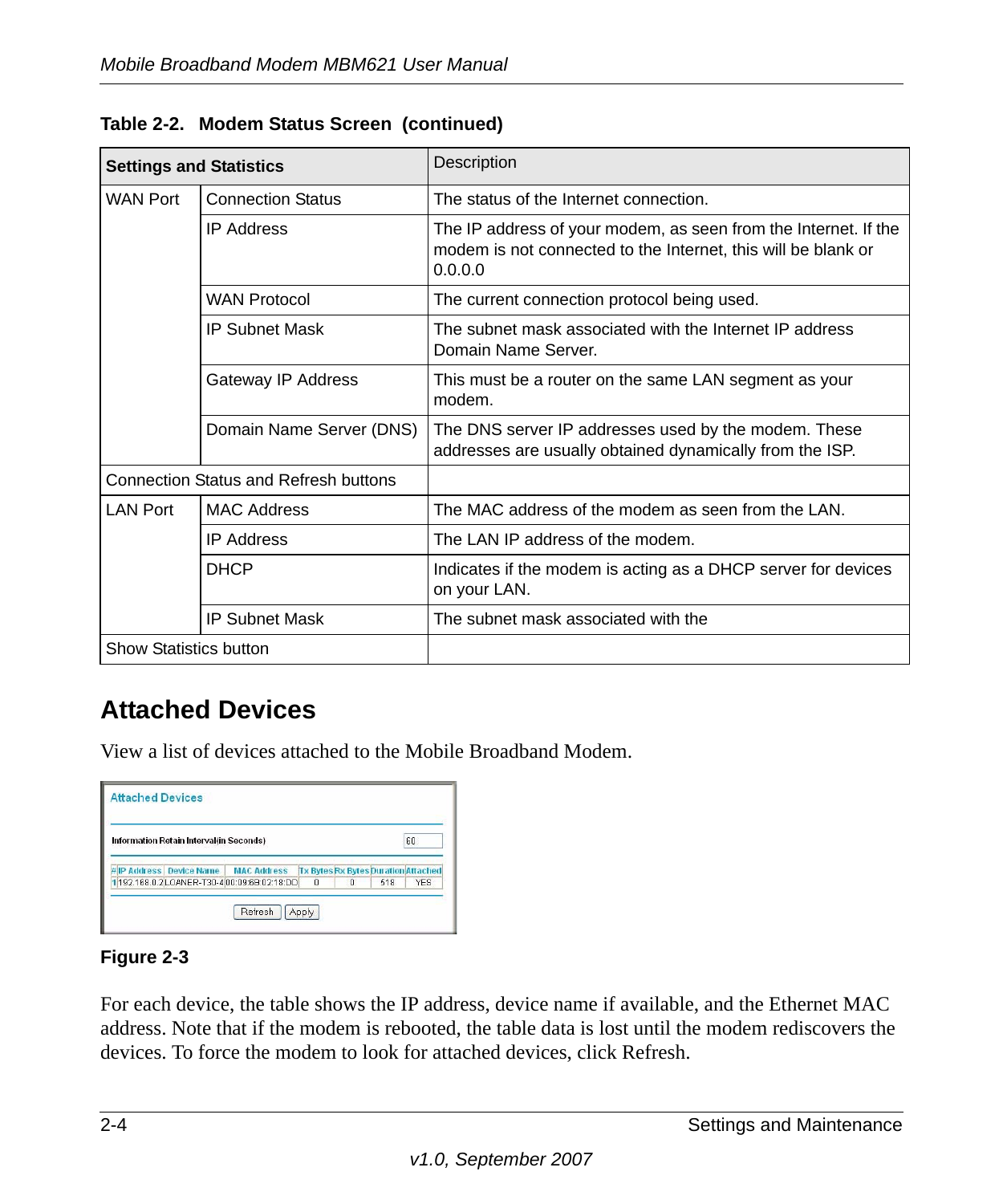### <span id="page-22-0"></span>**Backup Settings**

The configuration settings of the Mobile Broadband Modem are stored in a configuration file in the modem. This file can be backed up to your computer, restored, or reverted to factory default settings.

- 1. Log in to the modem at its default LAN address of **http://modemlogin.net** with its default user name of **admin**, and default password of **password**, or using whatever user name, password, and LAN address you have chosen for the modem.
- 2. On the main menu, select Backup Settings under the Maintenance heading.

| Save a Copy of Current Settings           |         |  |
|-------------------------------------------|---------|--|
|                                           | Backup  |  |
| Restore Saved Settings from a File        |         |  |
|                                           | Browse  |  |
|                                           | Restore |  |
|                                           |         |  |
| <b>Revert to Factory Default Settings</b> |         |  |
|                                           | Erase   |  |

**Figure 2-4**

#### **Backing Up the Configuration to a File**

To back up the Mobile Broadband Modem configuration:

1. On the Backup Settings screen, click Backup.

A copy of the current settings is saved in a .cfg file.

2. Save the .cfg file on a computer on your network.

#### **Restoring the Configuration from a File**

To restore the configuration:

- 1. Specify the file in the Restore Saved Settings from a File field. You can enter the full path to the cfg file on your network, or click Browse to locate the file.
- 2. Click Restore to upload the file to the modem.
- 3. The modem reboots.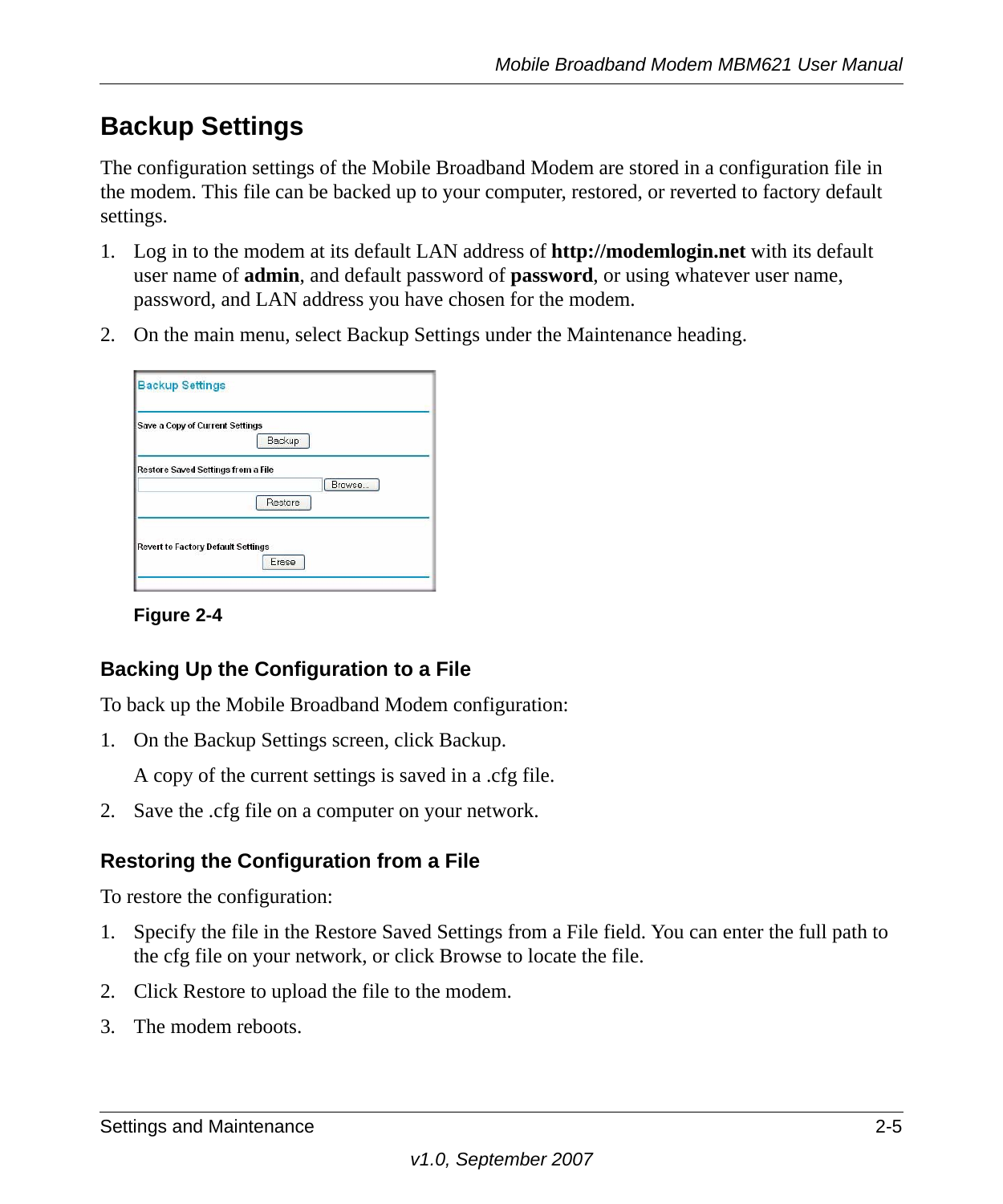#### **Erasing the Configuration**

You can return the modem to its factory default settings by using the Erase feature. The factory default settings are shown in ["Factory Default Settings" in Appendix](#page-37-1) A.

- 1. On the Backup Settings screen, click Erase.
- 2. The modem reboots.

**Note:** To restore the factory default configuration settings without knowing the login password or IP address, use the reset button on the rear panel of the modem.

### <span id="page-23-0"></span>**Using the Reset Button**

To restore the factory default configuration settings when you do not know the administration password or IP address, you must use the reset button on the rear panel of the modem.

1. Press and hold the reset button until the Status LED turns on.



#### **Figure 2-5**

2. Release the reset button, and wait for the modem to reboot.

The factory default settings are shown in ["Factory Default Settings" in Appendix](#page-37-1) A.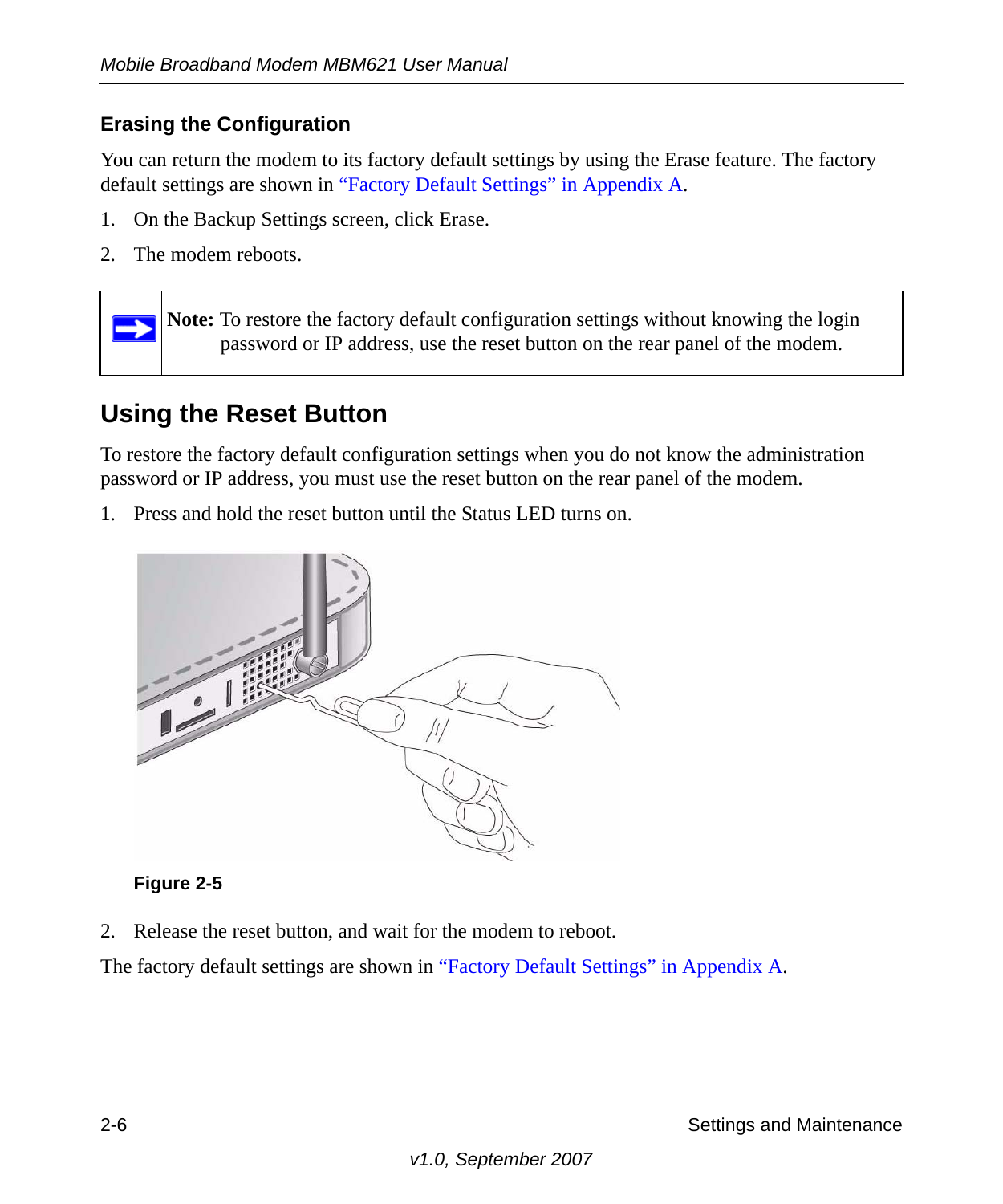### <span id="page-24-0"></span>**Setting the Password**

NETGEAR recommends that you change the default password to a more secure password. The ideal password should contain no dictionary words from any language, and should be a mixture of both upper-case and lower-case letters, numbers, and symbols. Your password can be up to 30 characters.

To change the administrator password:

- 1. Log in to the modem at its default LAN address of **http://modemlogin.net** with its default user name of **admin**, and default password of **password**, or using whatever user name, password, and LAN address you have chosen for the modem.
- 2. From the main menu, select Set Password.

| Old Password        |  |
|---------------------|--|
| New Password        |  |
| Repeat New Password |  |

#### **Figure 2-6**

- 3. Enter the old password, enter the new password, and then repeat the new password.
- 4. Click **Apply** to save your changes.



### <span id="page-24-1"></span>**Upgrading the Modem Firmware**

The software of the Mobile Broadband Modem is stored in FLASH memory, and can be upgraded as new software is released by NETGEAR.

Upgrade files can be downloaded from the NETGEAR website. If the upgrade file is compressed (.zip file), you must first extract the binary (.chk) file before uploading it to the modem.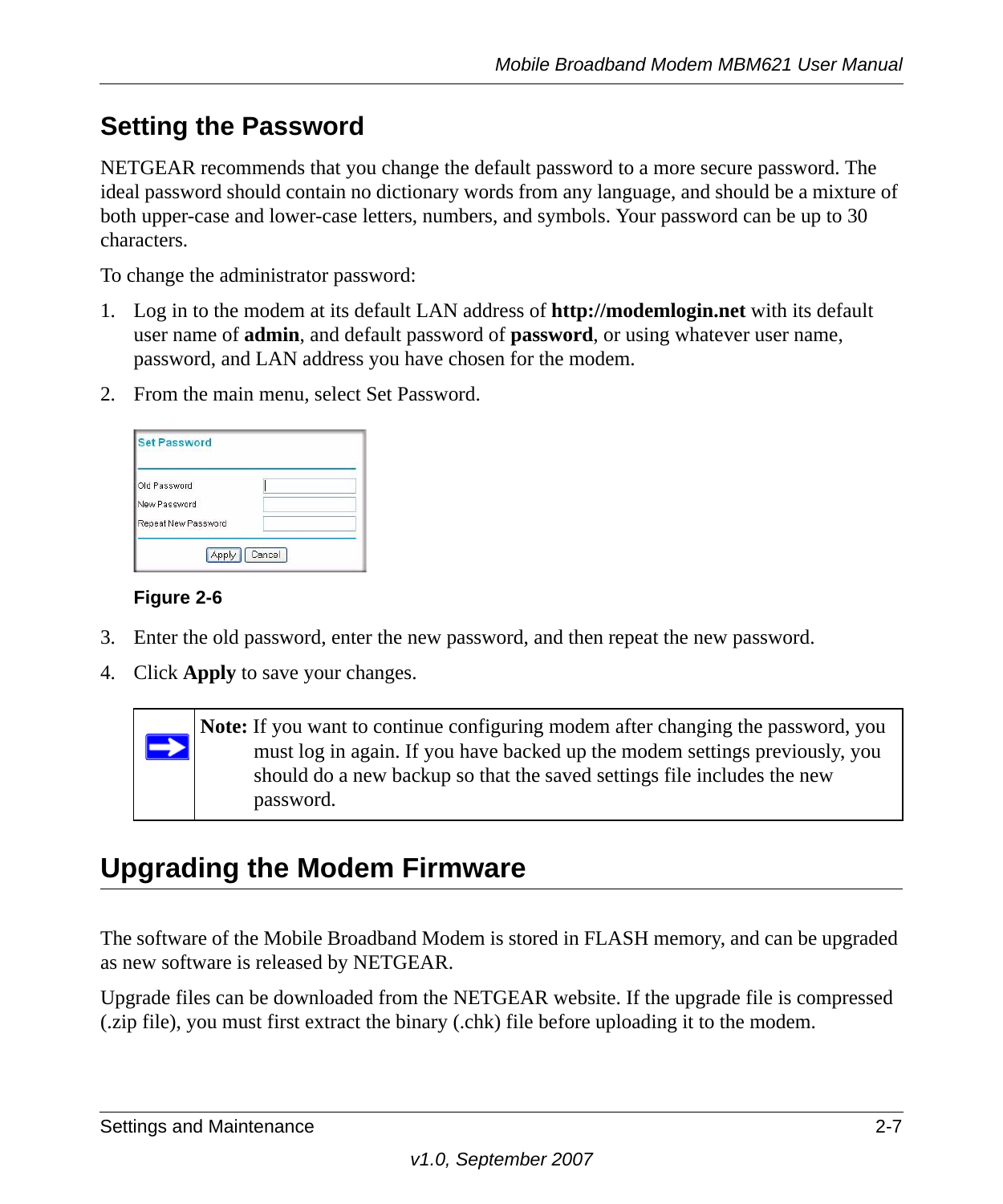To upgrade the modem firmware:

NETGEAR recommends that you back up your configuration before doing a firmware upgrade. After the upgrade is complete, you might need to restore your configuration settings.

1. Download and unzip the new software file from NETGEAR.

The Web browser that you use to upload new firmware into the modem must support HTTP uploads. NETGEAR recommends using Microsoft Internet Explorer 5.0 or later, or Netscape Navigator 4.7 or later.

- 2. Log in to the modem at its default LAN address of **http://modemlogin.net** with its default user name of **admin**, default password of **password**, or using whatever user name, password and LAN address you have chosen for the modem.
- 3. On the main menu, select Modem Upgrade.

| Locate and Select the Upgrade File from your Hard Disk: |        |  |
|---------------------------------------------------------|--------|--|
|                                                         | Browse |  |

#### **Figure 2-7**

4. Click Browse to locate the binary (.chk) upgrade file, and then click Upload.

| Λ   | <b>Warning:</b> When uploading software, do not interrupt the Web browser by closing |
|-----|--------------------------------------------------------------------------------------|
| /!` | the window, clicking a link, or loading a new page. If the browser is                |
|     | interrupted, it might corrupt the software. When the upload is complete,             |
|     | your modem restarts. The upgrade process typically takes about one                   |
|     | minute. In some cases, you might need to clear the configuration and                 |
|     | reconfigure the modem after upgrading.                                               |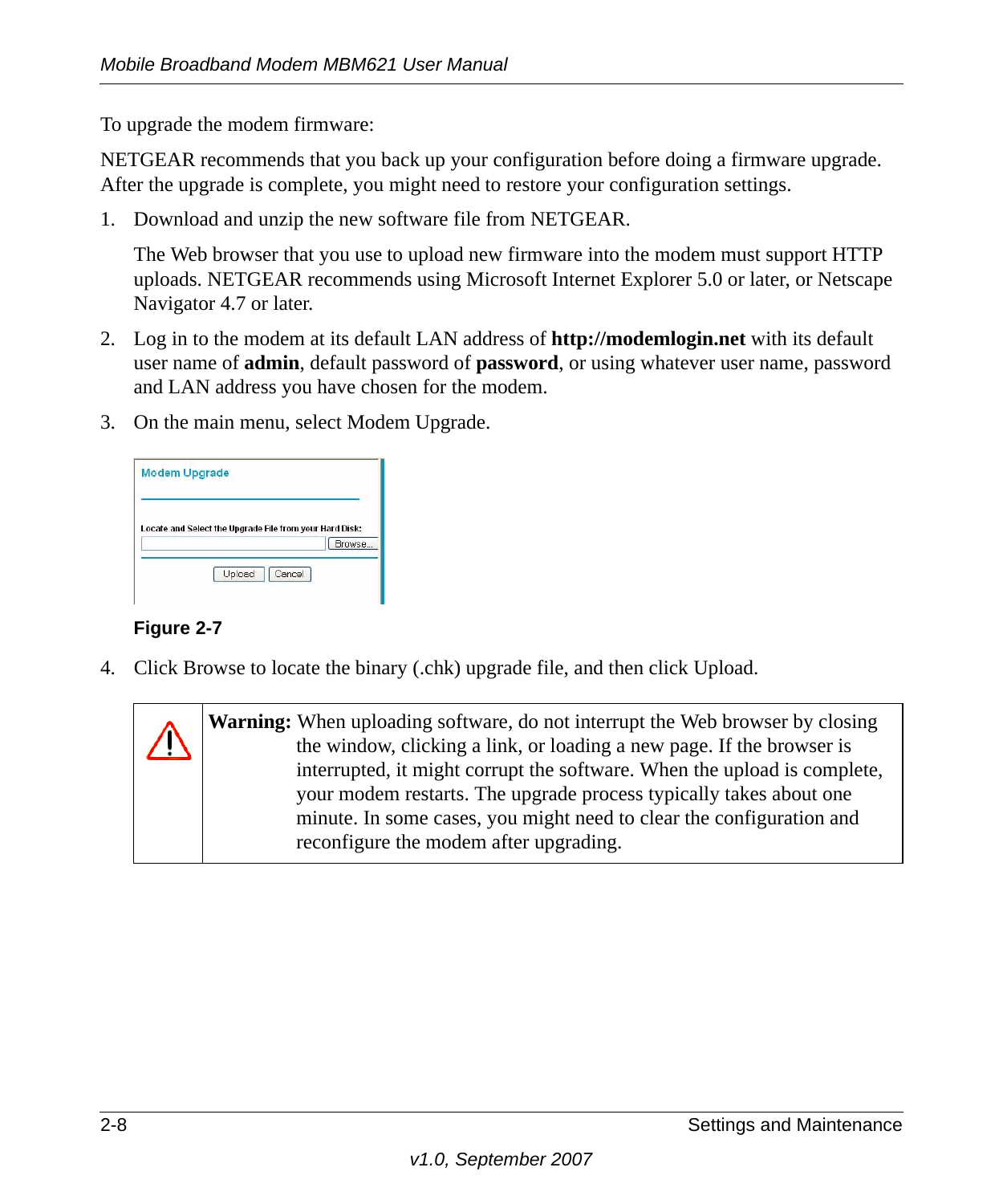# **Chapter 3 Advanced Settings**

<span id="page-26-0"></span>Advanced Settings include Port Forwarding, Port Triggering, WAN Setup, LAN IP Setup, Static Routes, and Remote Management.

### <span id="page-26-1"></span>**Port Forwarding**

 $\rightarrow$ 

With port forwarding, you can make local computers or servers available to the Internet for different services. For example, FTP uses TCP ports 20 and 21. The selections on this screen are:

- **Active Forwarding Rules:** This table displays a list of ports that are currently forwarded.
- **Choose Predefined Service:** Select a predefined service from the pull-down menu.
- **Add Custom Rules:** You can set up a custom service that is not in the list of predefined services.
- To access the local computer from the Internet, you must use the WAN address of your modem, which can be found on the Basic Settings screen or the Modem Status screen.

Because the modem or your router uses Network Address Translation (NAT), your network presents only one IP address to the Internet, and outside users cannot directly address any of your local computers. However, by defining an inbound rule you can make a local server (for example, a web server or game server) visible and available to the Internet. The rule tells the modem to direct inbound traffic for a particular service to one local server based on the destination port number. This is known as Port Forwarding.

**Note:** Some residential broadband ISP accounts do not allow you to run any server processes (such as a Web or FTP server) from your location. Your ISP may periodically check for servers and may suspend your account if it discovers any active services at your location. If you are unsure, refer to the Acceptable Use Policy of your ISP.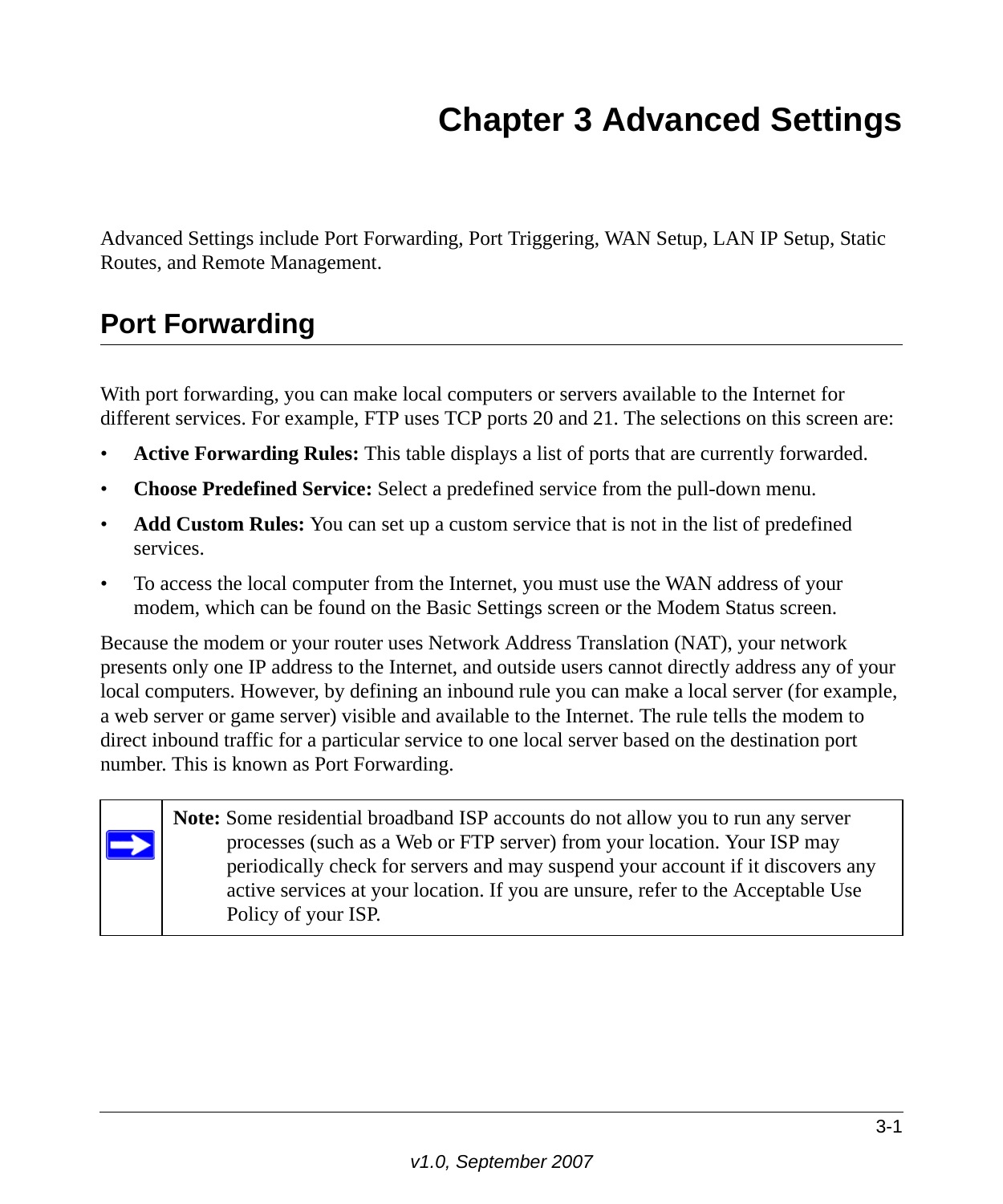### <span id="page-27-0"></span>**Considerations for Port Forwarding**

- If the IP address of the local server PC is assigned by DHCP, it may change when the PC is rebooted. To avoid this, you can assign a static IP address to your server outside the range that is assigned by DHCP, but in the same subnet as the rest of your LAN. By default, the IP addresses in the range of 192.168.0.2 through 192.168.0.9 are reserved for this.
- Local PCs must access the local server using the PCs' local LAN address (192.168.0.XXX, by default). Attempts by local PCs to access the server using the external WAN IP address will fail.

Remember that allowing inbound services opens holes in your firewall. Only enable those ports that are necessary for your network. The following are two application examples of inbound rules.

### <span id="page-27-1"></span>**Setting Up Port Forwarding**

To Set Up Port Forwarding:

- 1. Click Port Forwarding/Port Triggering.
- 2. Select Port Forwarding.

| Port Forwarding / Port Triggering                                                                                                                                  | <b>Ports - Custom Services</b>                                                                                                                                                                    |
|--------------------------------------------------------------------------------------------------------------------------------------------------------------------|---------------------------------------------------------------------------------------------------------------------------------------------------------------------------------------------------|
| Please select the service type<br>Port Forwarding<br><b>O</b> Port Triggering<br><b>Service Name</b><br><b>Server IP Address</b><br>Add<br>AIM<br>192<br>168<br> 0 | Service Name<br>TCP/UDP v<br>Service Type<br><b>Starting Port</b><br>$(1 - 65534)$<br><b>Ending Port</b><br>$(1 - 65534)$<br>Server IP Address<br>168<br>192<br>$\overline{z}$<br>Cancel<br>Apply |
| <b>Start Port End Port</b><br><b>Server IP Address</b><br><b>Service Name</b><br>lж<br>Edit Service<br>Delete Service<br>Add Custom Service                        |                                                                                                                                                                                                   |

#### **Figure 3-1**

3. You can select a service from the drop-down Service Name list, or you can add a custom service.

When it is added, the service is shown in the table on this screen.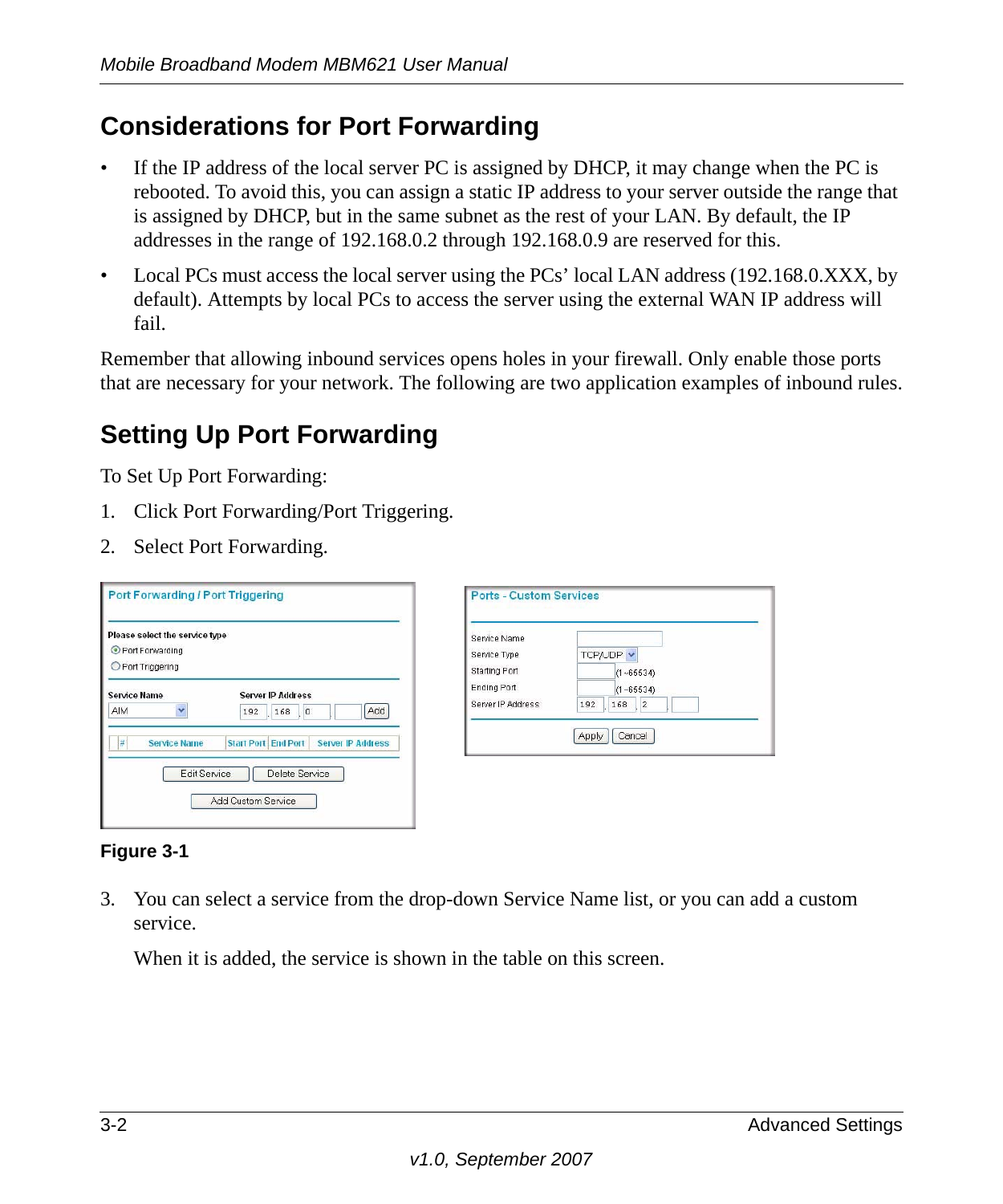### <span id="page-28-0"></span>**Port Triggering**

Port triggering opens an incoming port temporarily, and does not require the server on the Internet to track your IP address. Port triggering monitors outbound traffic from your LAN to the Internet. When the modem detects traffic on the specified port, it triggers the incoming port, and directs the incoming traffic to the triggering computer.

| Port Forwarding                                                                                     |  |
|-----------------------------------------------------------------------------------------------------|--|
| Port Triggering                                                                                     |  |
|                                                                                                     |  |
| Port Triggering Portmap Table<br># Enable Service Name Service Type Inbound Connection Service User |  |

**Figure 3-2**

### <span id="page-28-1"></span>**Setting Up Port Triggering**

To Set Up Port Triggering:

- 1. Click Port Forwarding/Port Triggering.
- 2. Select Port Forwarding

### <span id="page-28-2"></span>**WAN Setup**

To view or change settings on the WAN Setup screen:

1. Log in to the modem at its default LAN address of **http://modemlogin.net** with its default user name of **admin**, and default password of **password**, or using whatever user name, password, and LAN address you have chosen for the modem.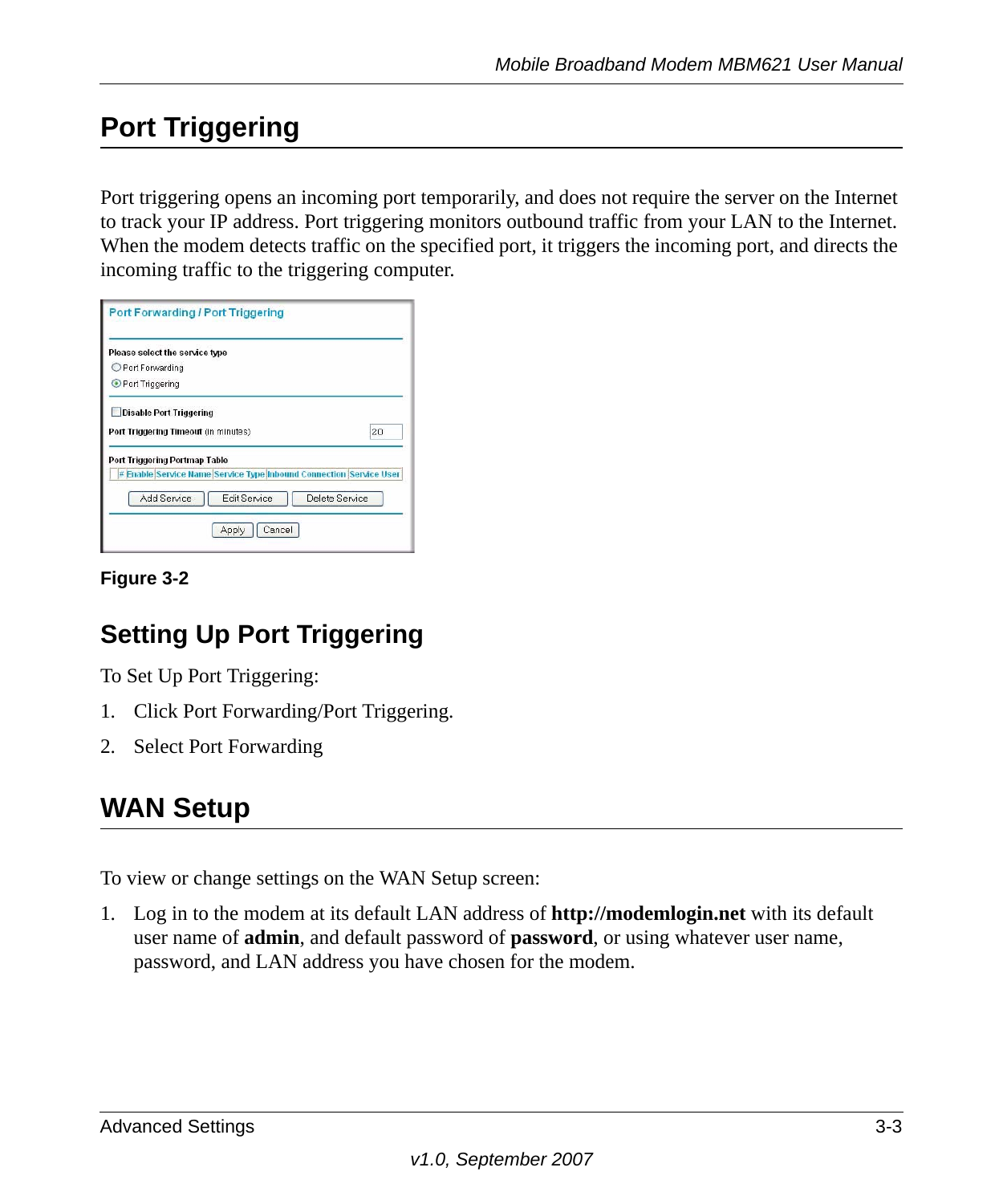From the main menu, select WAN Setup. The WAN Setup screen appears:

| <b>WAN Setup</b>                 |                         |
|----------------------------------|-------------------------|
| <b>Default DMZ Server</b>        | 192<br>1168<br>٥.<br>i. |
| Respond to Ping on Internet Port |                         |
| Apply                            | Cancel                  |

#### **Figure 3-3**

- 2. Two options can be set in this screen:
	- **Default DMZ Server**. The Default DMZ Server feature is helpful when you use some online games and videoconferencing applications that are incompatible with NAT. Note that this feature reduces the effectiveness of the firewall. For more information, see
	- **Respond to Pink on Internet Port.** If you want the modem to respond to a ping from the Internet, select this check box. This should be used only as a diagnostic tool, since it allows your modem to be discovered. Do not select this check box unless you have a specific reason to do so.

### <span id="page-29-0"></span>**Setting Up a Default DMZ Server**

The Default DMZ Server feature is helpful when you are using some online games and videoconferencing applications that are incompatible with NAT.

Usually a firewall discards incoming traffic from the Internet unless it is a response to a local computer or a service that is configured in the Ports screen. Instead of discarding this traffic, you can forward it to a computer on your network. This computer is the default DMZ server.

To assign a computer or server to be a default DMZ server:

- 1. From the WAN Setup screen, select the Default DMZ Server check box.
- 2. Type the IP address for that server.
- 3. Click **Apply** to save your changes.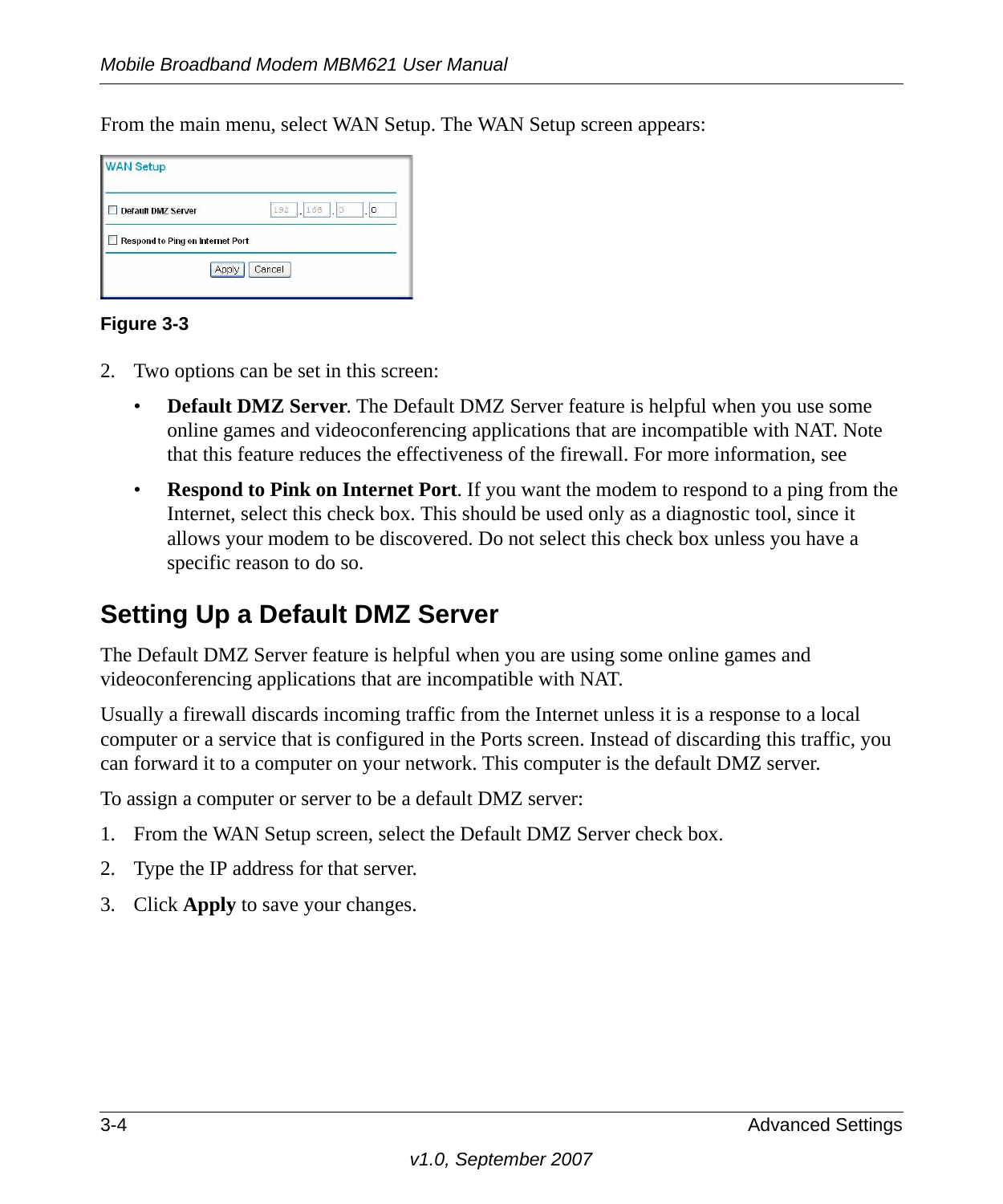### <span id="page-30-0"></span>**LAN IP Setup**

You can use the LAN IP Setup screen to view or change the settings for LAN IP services such as TCPIP. To view or change the LAN IP settings:

|             | <b>Warning:</b> If you change the LAN IP address of the modem while connected through the |
|-------------|-------------------------------------------------------------------------------------------|
| $\bigwedge$ | browser, you or anyone else using the modem will be disconnected. You must                |
|             | then open a new connection to the new IP address and log in again. Others                 |
|             | using the modem will have to restart their computers and connect to the                   |
|             | modem again.                                                                              |
|             |                                                                                           |

- 1. Log in to the modem at its default LAN address of **http://modemlogin.net** with its default user name of **admin**, and default password of **password**, or using whatever user name, password, and LAN address you have chosen for the modem.
- 2. From the main menu, select LAN IP Setup under the Advanced heading. The LAN IP Setup screen appears:

| <b>LAN TCP/IP Setup</b>    |     |                    |    |                |    |                    |
|----------------------------|-----|--------------------|----|----------------|----|--------------------|
| IP Address                 | 192 | 168                | l, | 2              |    | $\mathbf 1$        |
| IP Subnet Mask             | 255 | 255                |    | 255            |    | O                  |
| Ending IP Address          | 192 | 168                | l  | $\overline{a}$ | l, | 254                |
| <b>Address Reservation</b> |     |                    |    |                |    |                    |
| <b>IP Address</b><br>#.    |     | <b>Device Name</b> |    |                |    | <b>Mac Address</b> |

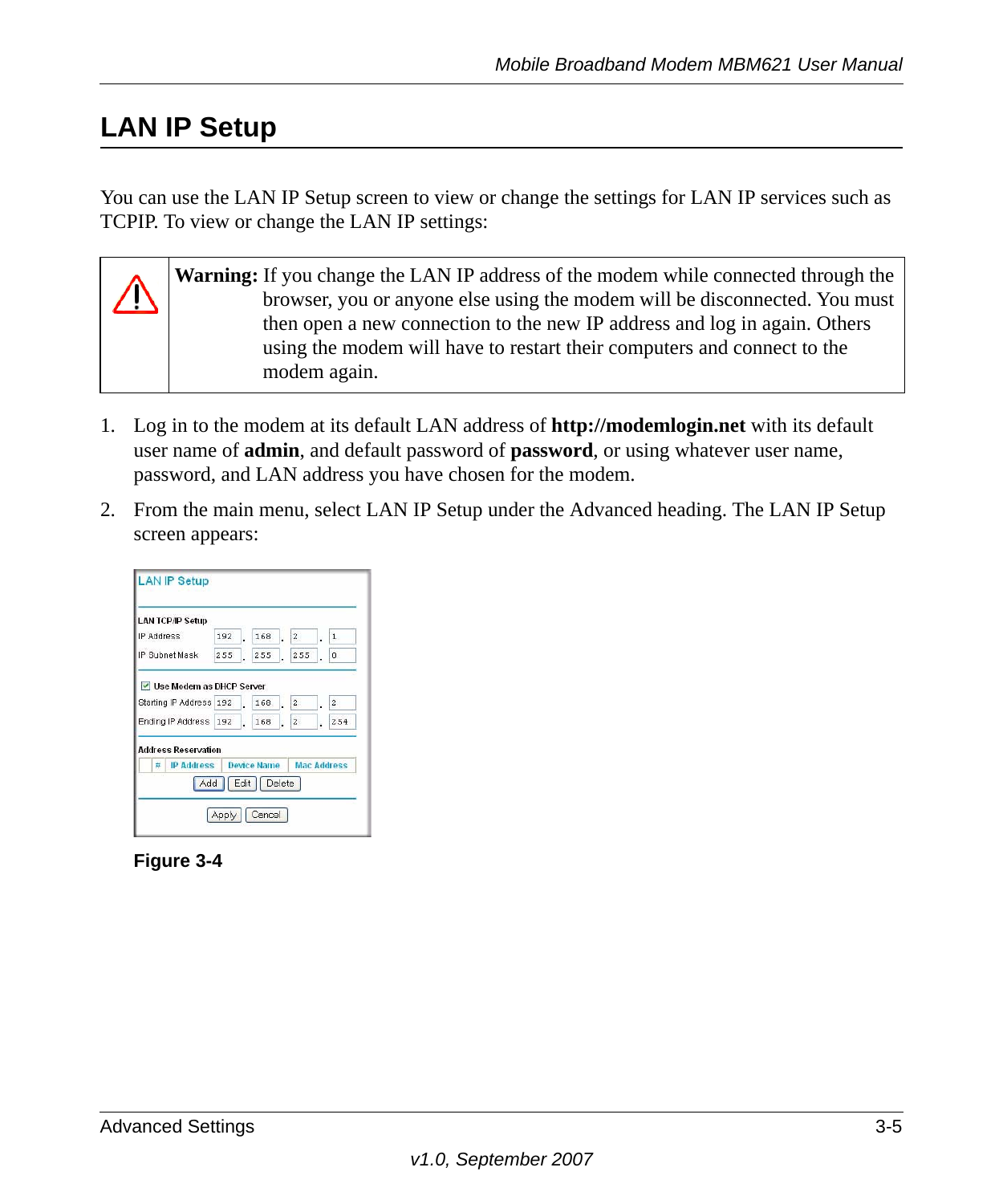The following table explains the settings on the LAN IP Setup screen.

| <b>Settings</b>            | <b>Description</b>                                                                                                                                                                                                                                                       |
|----------------------------|--------------------------------------------------------------------------------------------------------------------------------------------------------------------------------------------------------------------------------------------------------------------------|
| <b>LAN TCP/IP Settings</b> | The LAN IP address of the modem.                                                                                                                                                                                                                                         |
|                            | • The LAN IP address of the modem.<br>• IP Subnet Mask. The LAN Subnet Mask of the modem.<br>Combined with the IP address, the IP Subnet Mask allows a<br>device to know which other addresses are local to it, and which<br>must be reached through a gateway or modem. |
| Use Modem as DHCP Server   | A Dynamic Host Configuration Protocol (DHCP) server assigns IP,<br>DNS server, and default gateway addresses to all computers<br>connected to the modem's LAN. See the following section.                                                                                |
| <b>Address Reservation</b> | Specify a reserved IP address for a computer on the LAN, so that it<br>always receives the same IP address when it access the modem's<br>DHCP server. See "Reserved IP Addresses".                                                                                       |

**Table 3-1. LAN IP Setup Screen Settings**

### <span id="page-31-0"></span>**Setting up the Modem as a DHCP Server**

A Dynamic Host Configuration Protocol (DHCP) server assigns IP, DNS server, and default gateway addresses to all computers connected to the modem's LAN. IP addresses are assigned to the attached PCs from a range of addresses specified in this screen. Each address is tested before it is assigned to avoid duplicate addresses on the LAN.

For an explanation of DHCP and help with assigning IP addresses, see the link to the online document in ["Internet Networking and TCP/IP Addressing" in Appendix](#page-38-3) B.

To set up the modem as a DCHP server:

- 1. On the LAN IP screen, select the Use router as DHCP server check box.
- 2. Specify the range of IP addresses to be assigned by filling in the Starting IP Address field and Ending IP Address field.

These addresses should be part of the same IP address subnet as the router's LAN IP address. Using the default addressing scheme, you should define a range between 192.168.1.2 and 192.168.1.100, although you might want to save part of the range for devices with fixed addresses.

3. Click **Apply** to save your settings.

The modem delivers the following parameters to any LAN device that requests DHCP: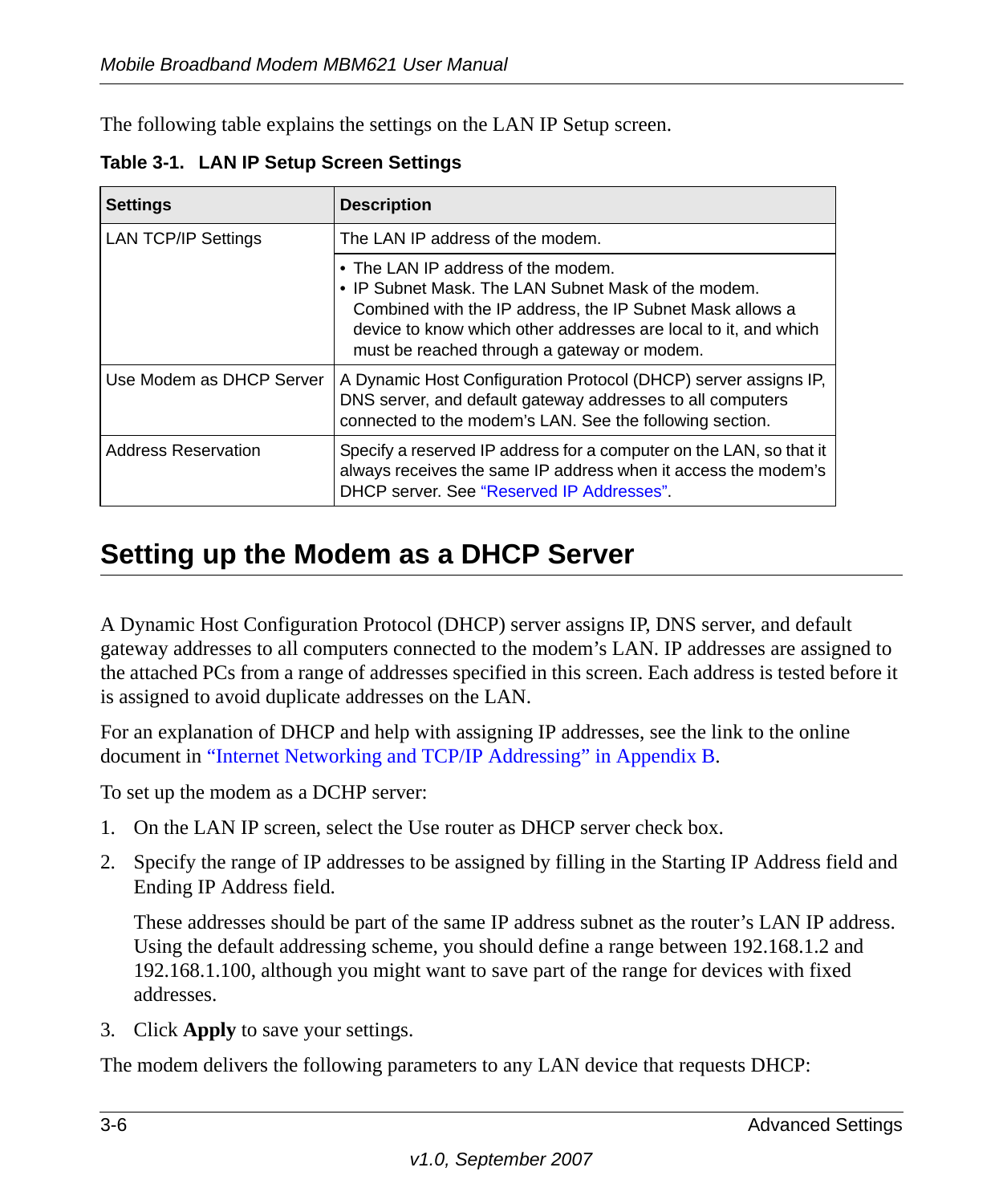- An IP address from the range you have defined.
- Subnet mask.
- Gateway IP address is the router's LAN IP address.
- Primary DNS server, if you entered a primary DNS address in the Basic Settings screen; otherwise, the router's LAN IP address.
- Secondary DNS server, if you entered a secondary DNS address in the Basic Settings screen.
- WINS server, short for *Windows Internet Naming Service Server,* determines the IP address associated with a particular Windows computer. A WINS server records and reports a list of names and IP addresses of Windows PCs on its local network. If you connect to a remote network that contains a WINS server, enter the server's IP address here. This allows your PCs to browse the network using the Network Neighborhood feature of Windows.

### <span id="page-32-0"></span>**Reserved IP Addresses**

When you specify a reserved IP address for a computer on the LAN, that computer always receive the same IP address when it access the router's DHCP server. Reserved IP addresses should be assigned to servers that require permanent IP settings.

To reserve an IP address:

- 1. In the Address Reservation section on the LAN IP Setup screen, click Add.
- 2. In the IP Address field, type the IP address to assign to the computer or server. Choose an IP address from the router's LAN subnet, such as 10.1.1.x.
- 3. Type the MAC address of the computer or server.



**Tip:** If the computer is already present on your network, you can copy its MAC address from the Attached Devices screen and paste it here.

4. Click **Apply** to enter the reserved address into the table.



**Note:** The reserved address will not be assigned until the next time the computer contacts the router's DHCP server. You can reboot the computer, or access its IP configuration, to force a DHCP release and renew.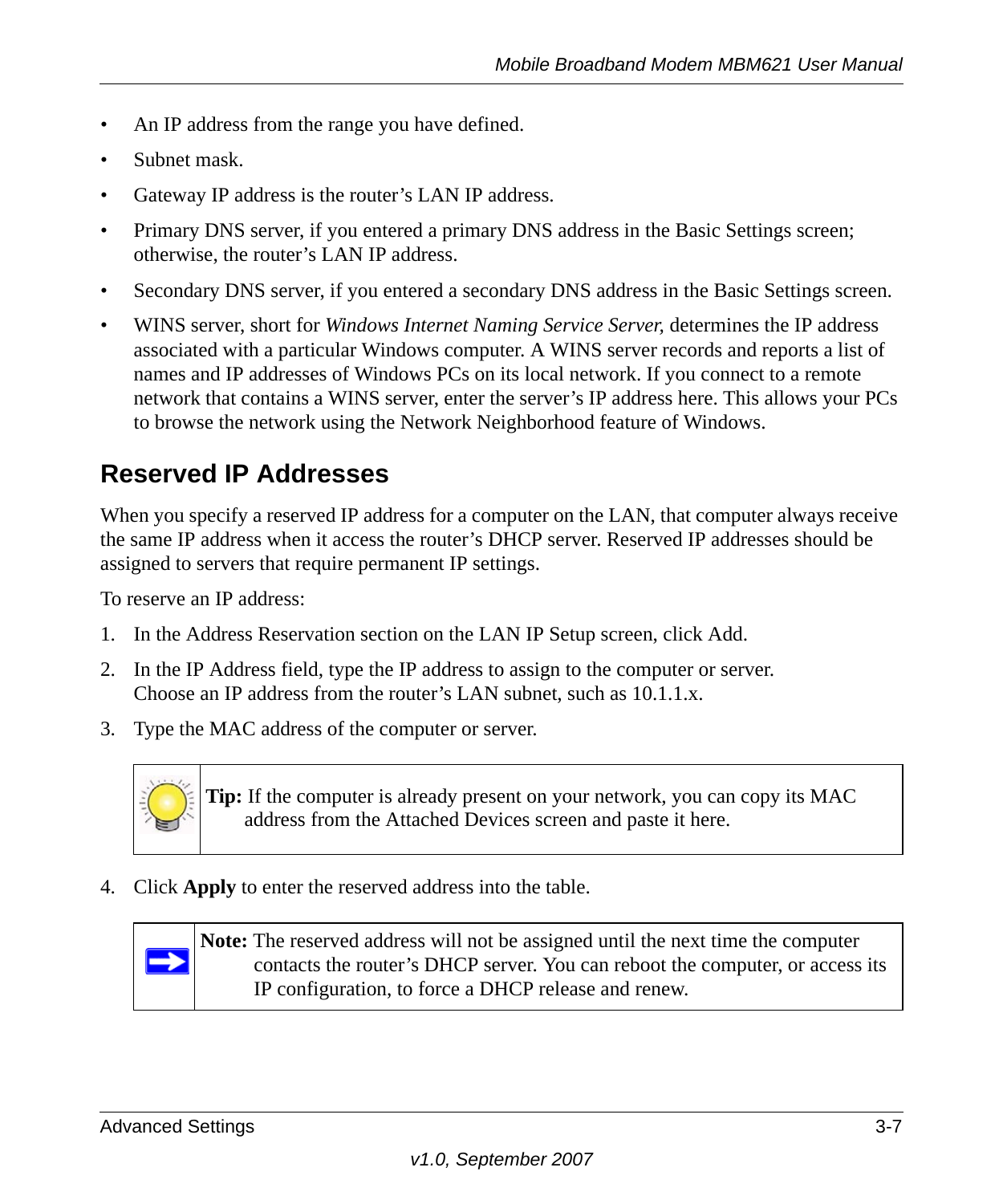To edit or delete a reserved address entry:

- 1. In the Address Reservation table on the LAN IP Setup screen, select the radio button next to the reserved address you want to edit or delete.
- 2. Click Edit or Delete.

### <span id="page-33-0"></span>**Static Routes**

Static routes provide additional routing information to your router. Under normal circumstances, the router has adequate routing information after it has been configured for Internet access, and you do not need to configure additional static routes. You must configure static routes only for unusual cases such as multiple routers or multiple IP subnets located on your network.

You can add static routes, and view or change existing static routes from the Static Routes screen.

To add or edit a static route:

- 1. Log in to the modem at its default LAN address of **http://modemlogin.net** with its default user name of **admin**, and default password of **password**, or using whatever user name, password, and LAN address you have chosen for the modem.
- 2. On the main menu, select Static Routes under the Advanced Heading. The Static Routes screen appears:

| Ř | <b>Active</b> | <b>Name</b> | <b>Destination</b> | Gateway |
|---|---------------|-------------|--------------------|---------|
|---|---------------|-------------|--------------------|---------|

**Figure 3-5**

Existing static routes are shown in the Static Routes table.

- 3. Click Add or Edit, and then enter the settings for the static route.
	- **Route Name**. This is for identification purposes only.
	- **Private**. If you want to limit access to the LAN only, then select this check box. The static route will not be reported in RIP.
	- **Active** You must select this check box to make this route effective.
	- **Destination IP Address**. The IP address of the final destination.
	- **IP Subnet Mask**. If the destination is a single host, type 255.255.255.255.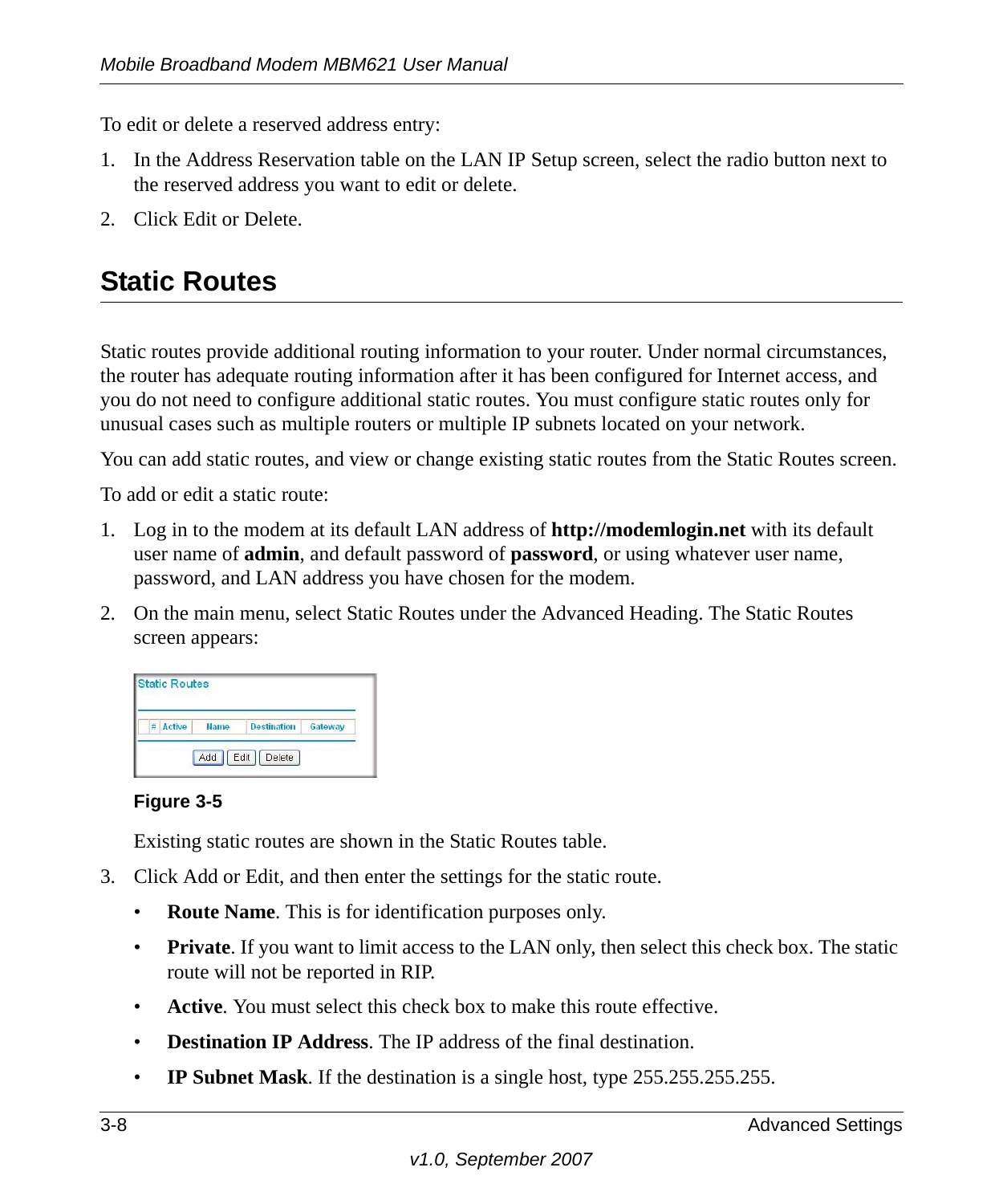- **Gateway IP Address**. This must be a router on the same LAN segment as your modem.
- **Metric Value**. Type a number between 2 and 15. This represents the number of routers between your network and the destination. Usually, a setting of 2 or 3 works, but if this is a direct connection, set it to 2.
- 4. Click **Apply** and the static route is added or updated on the table on the Static Routes screen.

### <span id="page-34-0"></span>**Remote Management**

Using the Remote Management screen, you can allow a user or users on the Internet to configure, upgrade and check the status of your Mobile Broadband Modem.

**Tip:** Be sure to change the modem's default password to a very secure password. The ideal password should contain no dictionary words from any language, and should be a mixture of letters (both upper-case and lower-case), numbers, and symbols. Your password can be up to 30 characters.

To configure remote management:

- 1. Log in to the modem at its default LAN address of **http://modemlogin.net** with its default user name of **admin**, and default password of **password**, or using whatever user name, password, and LAN address you have chosen for the modem.
- 2. On the main menu, select Remote Management under the Advanced heading. The Remote Management screen appears:

| Turn Remote Management On                         |         |
|---------------------------------------------------|---------|
| <b>Remote Management Address:</b><br>0.0.0.0.8080 |         |
| Allow Remote Access By:                           |         |
| O Only This Computer:                             |         |
| IP Address Range: From<br>To                      | i<br>ł. |
| ◉<br>Everyone                                     |         |
| <b>Port Number:</b>                               | 86      |

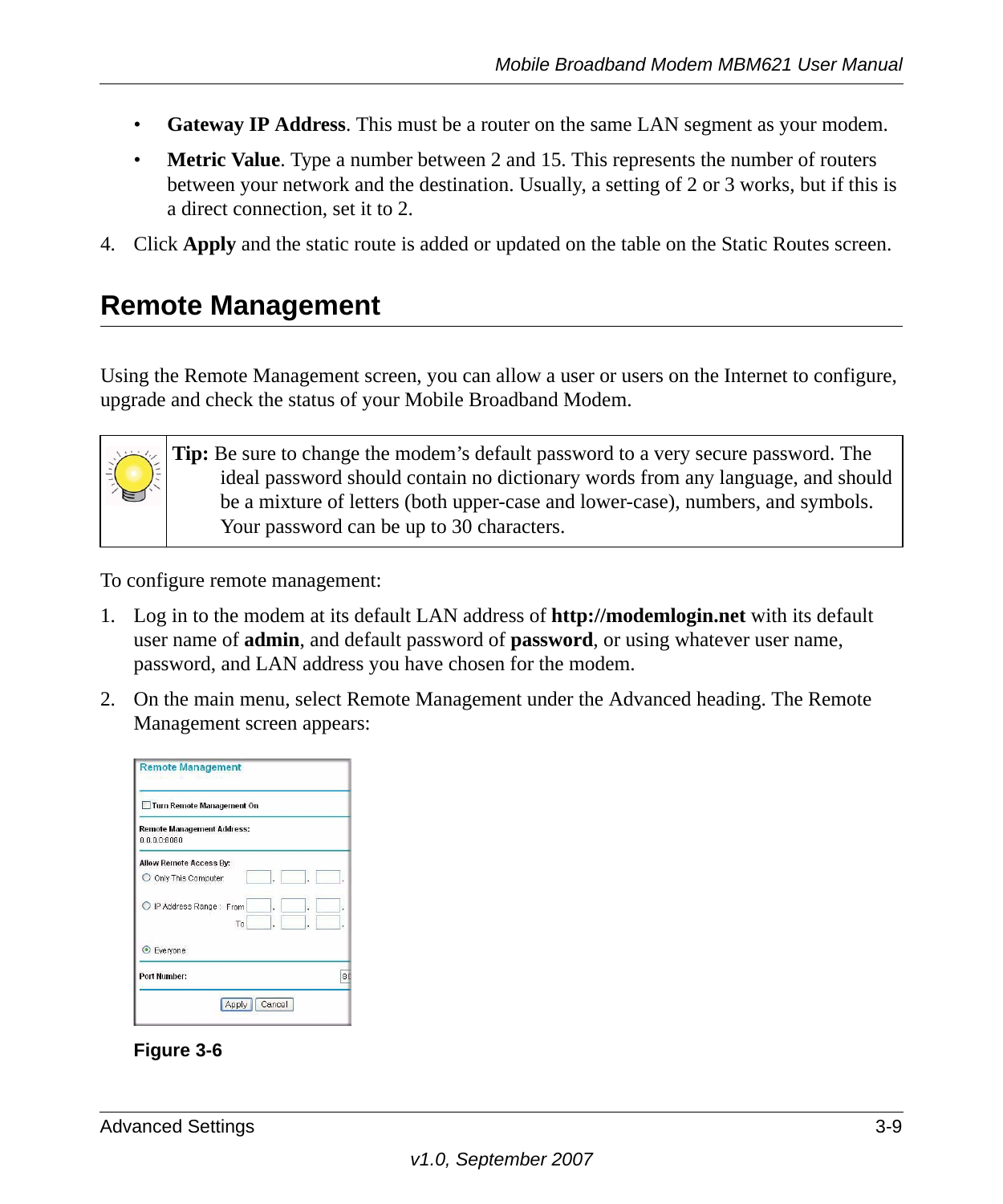- 3. Select the Turn Remote Management On check box.
- 4. Specify which external addresses will be allowed to access the modem's remote management.

For security, restrict access to as few external IP addresses as practical. Select one of these options:

- **Only This Computer**. Allow access from a single IP address on the Internet. Enter the IP address that will be allowed access.
- **IP Address Range**. Allow access from a range of IP addresses on the Internet. Enter a beginning and ending IP address to define the allowed range.
- **Everyone**. Allow access from any IP address on the Internet.
- 5. Type the port number that will be used for accessing the management interface.

Web browser access normally uses the standard HTTP service port 80. For greater security, you can change the remote management Web interface to a custom port by entering that number in the field provided. Choose a number between 1024 and 65535, but do not use the number of any common service port. The default is 8080, which is a common alternate for HTTP.

6. Click **Apply** for your changes to take effect.

When accessing your modem from the Internet, you will type your modem's WAN IP address in your browser's Address (in IE) or Location (in Netscape) field, followed by a colon (:) and the custom port number. For example, if your external address is 134.177.0.123 and you use port number 8080, enter in your browser:

#### **http://134.177.0.123:8080**

**Note:** In this case, the http:// must be included in the address.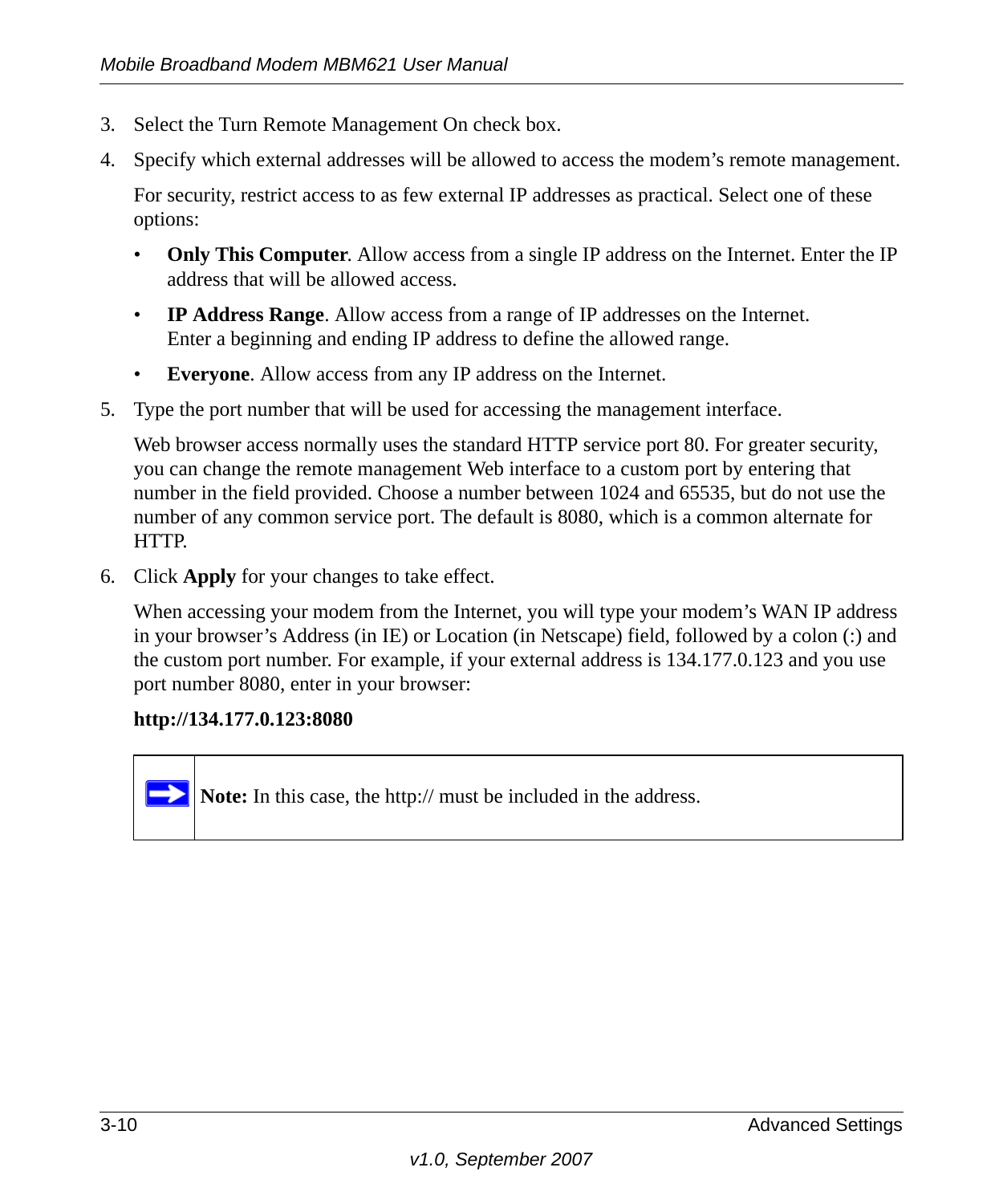# <span id="page-36-0"></span>**Appendix A Technical Specifications and Factory Default Settings**

This appendix lists the technical specifications and factory default settings for the modem.

### <span id="page-36-1"></span>**Technical Specifications**

| <b>Retwork Frotocol and Olandarus Compatibility</b> |                                                                             |
|-----------------------------------------------------|-----------------------------------------------------------------------------|
| Data and Routing Protocols:                         | TCP/IP, RIP-1, RIP-2, DHCP, RFC 1483 Bridged or Routed<br>Ethernet          |
| <b>Power Adapter</b>                                |                                                                             |
| North America:                                      | 120V, 60 Hz, input                                                          |
| United Kingdom, Australia:                          | 240V, 50 Hz, input                                                          |
| Europe:                                             | 230V, 50 Hz, input                                                          |
| Japan:                                              | 100V, 50/60 Hz, input                                                       |
| All regions (output):                               | 12V DC @ 1.0A                                                               |
| <b>Physical Specifications</b>                      |                                                                             |
| Dimensions:                                         | 1 in x 6.75 in x 4.5 in (25 x 172 x 114 mm)                                 |
| Weight:                                             | $0.7$ lbs. $(0.3 \text{ kg})$                                               |
| <b>Environmental Specifications</b>                 |                                                                             |
| Operating temperature:                              | 32 <sup>o</sup> to 104 <sup>o</sup> F (0 <sup>o</sup> to 40 <sup>o</sup> C) |
| Operating humidity:                                 | 90% maximum relative humidity, noncondensing                                |
| <b>Interface Specifications</b>                     |                                                                             |
| LAN:                                                | 10BASE-T or 100BASE-Tx, RJ-45                                               |
| WAN:                                                | Internal wireless broadband                                                 |

#### **Network Protocol and Standards Compatibility**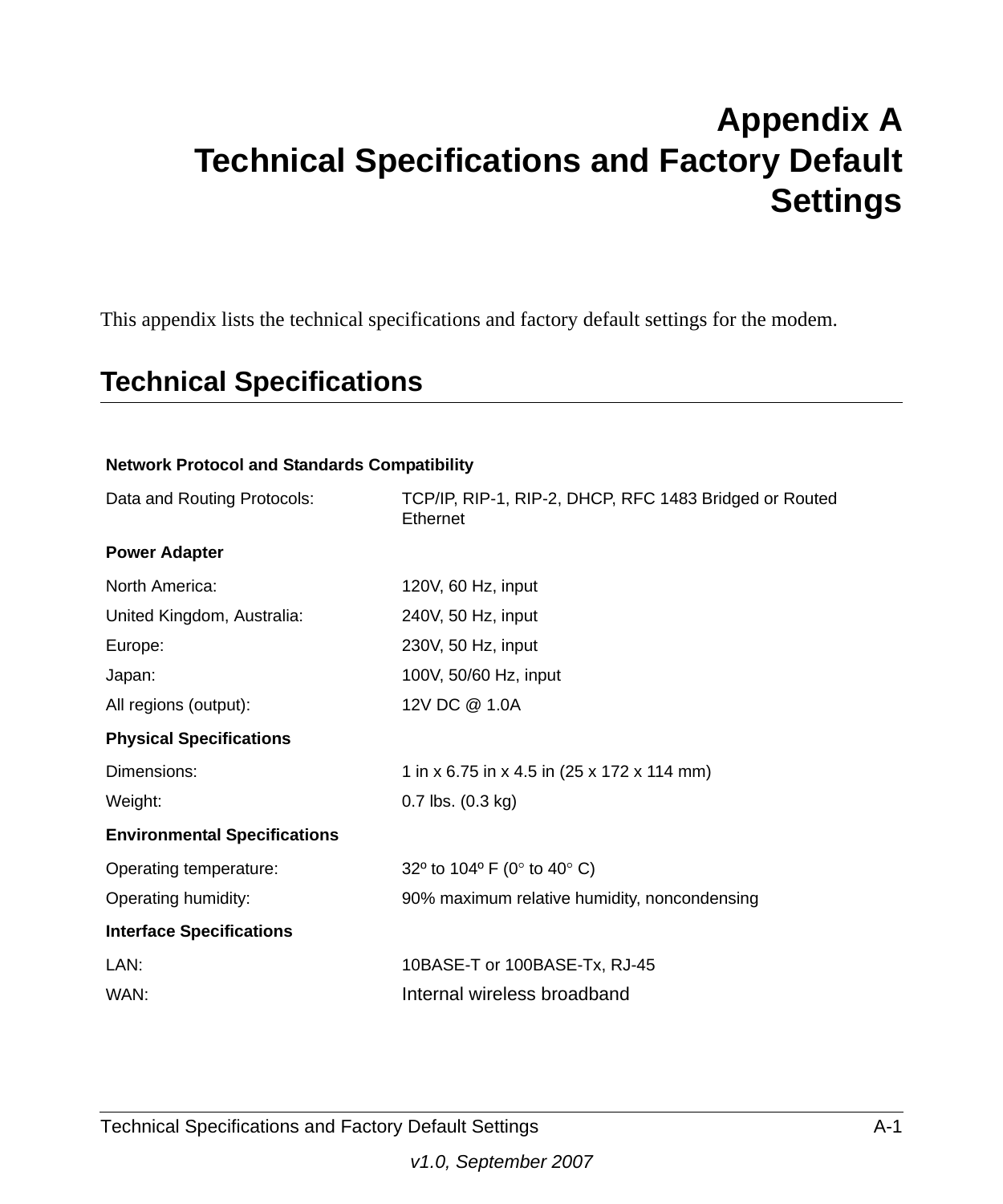### <span id="page-37-1"></span><span id="page-37-0"></span>**Factory Default Settings**

The factory default settings are shown below:

| <b>Feature</b> |                                  | <b>Default Behavior</b>                                   |
|----------------|----------------------------------|-----------------------------------------------------------|
| Login          |                                  |                                                           |
|                | User login URL                   | http://www.modemlogin.net or<br>http://www.modemlogin.com |
|                | User name (case sensitive)       | admin                                                     |
|                | Login password (case sensitive)  | password                                                  |
|                | <b>Broadband Settings</b>        |                                                           |
|                | Connect automatically at startup | Enabled                                                   |
|                | Reconnect automatically          | Enabled                                                   |
|                | <b>Local Network (LAN)</b>       |                                                           |
|                | <b>LAN IP</b>                    | 192.168.2.1                                               |
|                | Subnet mask                      | 255.255.255.0                                             |
|                | <b>DHCP</b> server               | Enabled                                                   |
|                | DHCP starting IP address         | 192.168.2.2                                               |
|                | DHCP ending IP address           | 192.168.2.254                                             |
|                | DMZ                              | Enabled or disabled                                       |